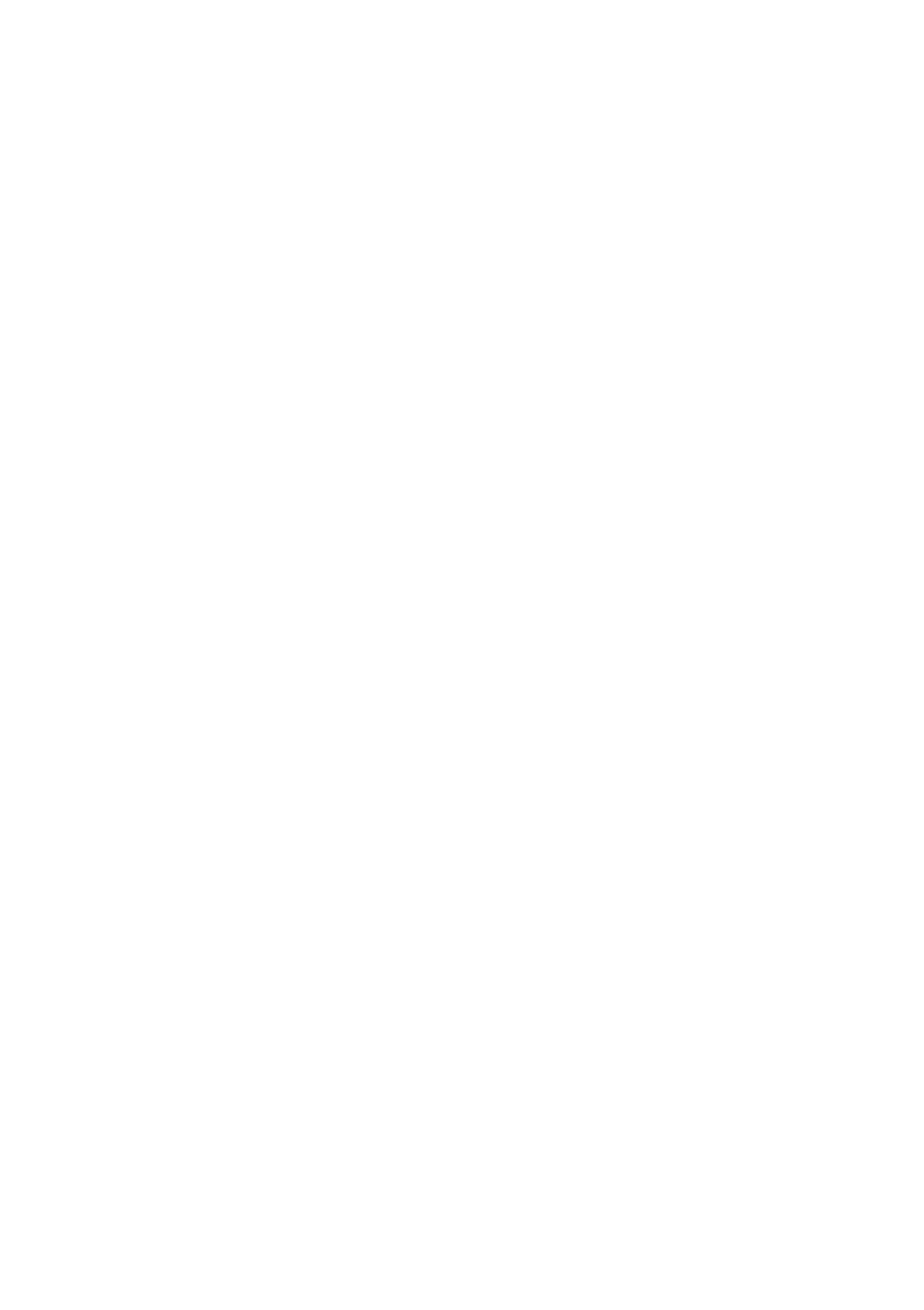The directors present the condensed consolidated financial information of the Company and its subsidiaries (the "Group") for the six months ended 30th September 2019. The consolidated income statement, consolidated statement of comprehensive income, consolidated cash flow statement and consolidated statement of changes in equity of the Group for the six months ended 30th September 2019, and the consolidated balance sheet of the Group as at 30th September 2019, all of which are unaudited and condensed, along with selected explanatory notes, are set out as follows:

## **Condensed Consolidated Income Statement**

|                                                                                             |                | <b>Unaudited</b><br><b>Six months ended</b><br><b>30th September</b> |                      |  |
|---------------------------------------------------------------------------------------------|----------------|----------------------------------------------------------------------|----------------------|--|
|                                                                                             |                | 2019                                                                 | 2018                 |  |
|                                                                                             | <b>Note</b>    | <b>HK\$'000</b>                                                      | <b>HK\$'000</b>      |  |
| Revenue                                                                                     | 5              | 57,478                                                               | 57,012               |  |
| Cost of sales                                                                               |                | (30, 802)                                                            | (42, 158)            |  |
| Gross profit                                                                                |                | 26,676                                                               | 14,854               |  |
| Other income                                                                                | 6              | 6,290                                                                | 7,022                |  |
| Other losses — net                                                                          | $\overline{7}$ | (15, 531)                                                            | (2,313)              |  |
| Selling, distribution and marketing<br>expenses                                             |                | (1, 893)                                                             | (1,925)              |  |
| Administrative expenses                                                                     |                | (48, 746)                                                            | (44, 493)            |  |
| Operating loss                                                                              | 8              | (33,204)                                                             | (26, 855)            |  |
| Finance income<br>Finance costs                                                             |                | 934<br>(5,657)                                                       | 650<br>(809)         |  |
| Finance costs — net<br>Share of net profits/(losses) of                                     | 9              | (4, 723)                                                             | (159)                |  |
| associates                                                                                  |                | 238                                                                  | (5, 737)             |  |
| Loss before income tax                                                                      |                | (37,689)                                                             | (32, 751)            |  |
| Income tax credit/(expense)                                                                 | 10             | 2,164                                                                | (235)                |  |
| Loss for the period                                                                         |                | (35, 525)                                                            | (32,986)             |  |
| Loss attributable to:<br>Owners of the Company<br>Non-controlling interests                 |                | (35, 055)<br>(470)                                                   | (29, 742)<br>(3,244) |  |
|                                                                                             |                | (35,525)                                                             | (32,986)             |  |
| Loss per share attributable to owners<br>of the Company<br>Basic and diluted loss per share | II             | $(0.59$ HK cents)                                                    | $(0.50$ HK cents)    |  |

*For the six months ended 30th September 2019*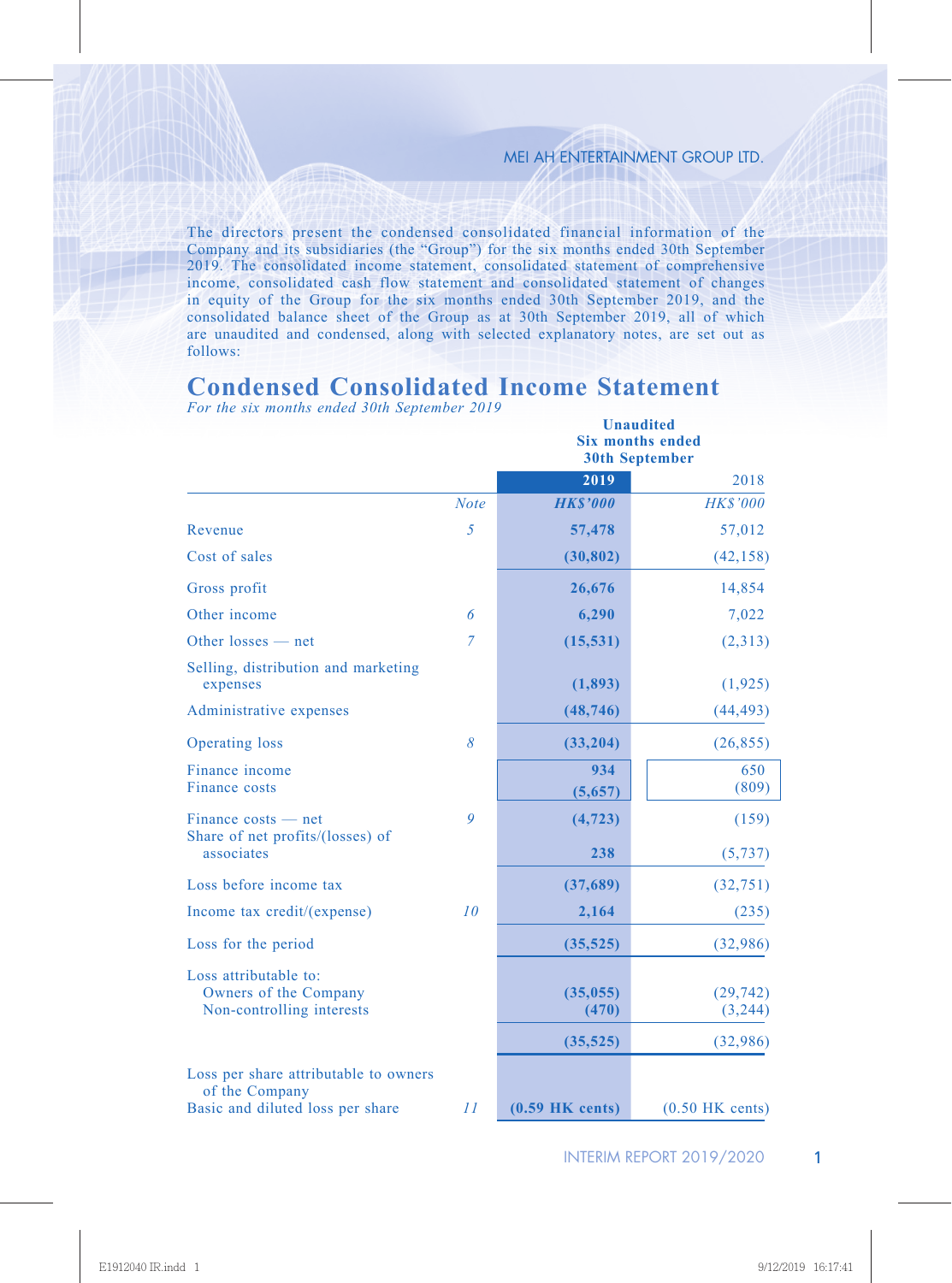## **Consolidated Statement of Comprehensive Income**

*For the six months ended 30th September 2019*

|                                                                                                                     | <b>Unaudited</b><br><b>Six months ended</b><br><b>30th September</b> |                 |  |
|---------------------------------------------------------------------------------------------------------------------|----------------------------------------------------------------------|-----------------|--|
|                                                                                                                     | 2019                                                                 | 2018            |  |
|                                                                                                                     | <b>HK\$'000</b>                                                      | <b>HK\$'000</b> |  |
| Loss for the period                                                                                                 | (35, 525)                                                            | (32,986)        |  |
| Other comprehensive income/(loss), net of<br>tax                                                                    |                                                                      |                 |  |
| Items that will not be reclassified                                                                                 |                                                                      |                 |  |
| subsequently to profit or loss<br>Surplus on revaluation of buildings<br>Deferred taxation arising from revaluation | 530                                                                  | 2,616           |  |
| surplus of buildings                                                                                                | (97)                                                                 | (389)           |  |
| Items that may be reclassified to profit or loss<br>Currency translation differences                                | (3,272)                                                              | (8,270)         |  |
| Other comprehensive loss for the period,                                                                            |                                                                      |                 |  |
| net of tax                                                                                                          | (2,839)                                                              | (6,043)         |  |
| Total comprehensive loss for the period                                                                             | (38, 364)                                                            | (39,029)        |  |
| Total comprehensive loss attributable to:                                                                           |                                                                      |                 |  |
| — Owners of the Company                                                                                             | (37, 894)                                                            | (35, 785)       |  |
| - Non-controlling interests                                                                                         | (470)                                                                | (3,244)         |  |
| Total comprehensive loss for the period                                                                             | (38, 364)                                                            | (39,029)        |  |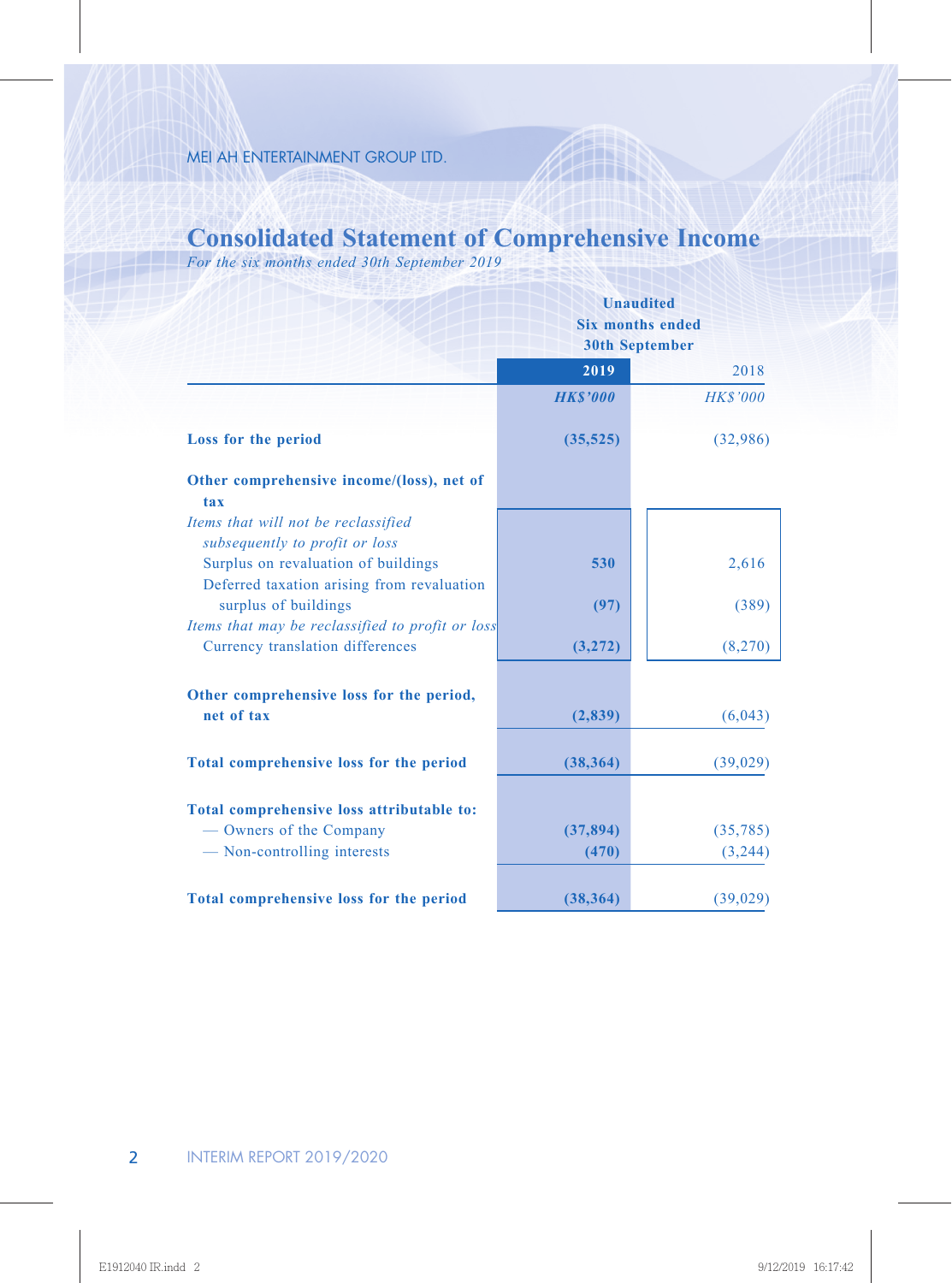# **Condensed Consolidated balance sheet**

*As at 30th September 2019 and 31st March 2019*

|                                    |             | <b>Unaudited</b><br><b>30th</b><br><b>September</b><br>2019 | Audited<br>31st<br>March<br>2019 |
|------------------------------------|-------------|-------------------------------------------------------------|----------------------------------|
|                                    | <b>Note</b> | <b>HKS'000</b>                                              | <b>HK\$'000</b>                  |
| <b>ASSETS</b>                      |             |                                                             |                                  |
| <b>Non-current assets</b>          |             |                                                             |                                  |
| Property, plant and equipment      |             | 227,364                                                     | 238,093                          |
| Investment properties              |             | 229,255                                                     | 243,156                          |
| Right-of-use assets                |             | 140,429                                                     |                                  |
| Leasehold land and land use rights |             |                                                             | 24,932                           |
| Film rights, films in progress and |             |                                                             |                                  |
| film royalty deposits              |             | 180,582                                                     | 163,126                          |
| Interests in associates            |             | 10,099                                                      | 9,861                            |
| Interests in joint ventures        |             | $\overline{\mathbf{4}}$                                     | 4                                |
| Other receivables and deposits     | 13          | 6,072                                                       | 2,668                            |
|                                    |             | 793,805                                                     | 681,840                          |
| <b>Current assets</b>              |             |                                                             |                                  |
| Inventories                        |             | 185                                                         | 454                              |
| Trade and other receivables        | 13          | 13,777                                                      | 12,408                           |
| Contract assets                    |             | 17,638                                                      | 24,019                           |
| Deferred fulfilment costs          |             | 4,080                                                       | 3,511                            |
| Financial assets at fair value     |             |                                                             |                                  |
| through profit or loss             |             | 10,453                                                      | 40,345                           |
| Pledged bank deposits              |             | 23,500                                                      | 23,500                           |
| Short-term bank deposits           |             | 2,198                                                       | 3,793                            |
| Cash and cash equivalents          |             | 43,070                                                      | 9,117                            |
|                                    |             | 114,901                                                     | 117,147                          |
| <b>Total assets</b>                |             | 908,706                                                     | 798,987                          |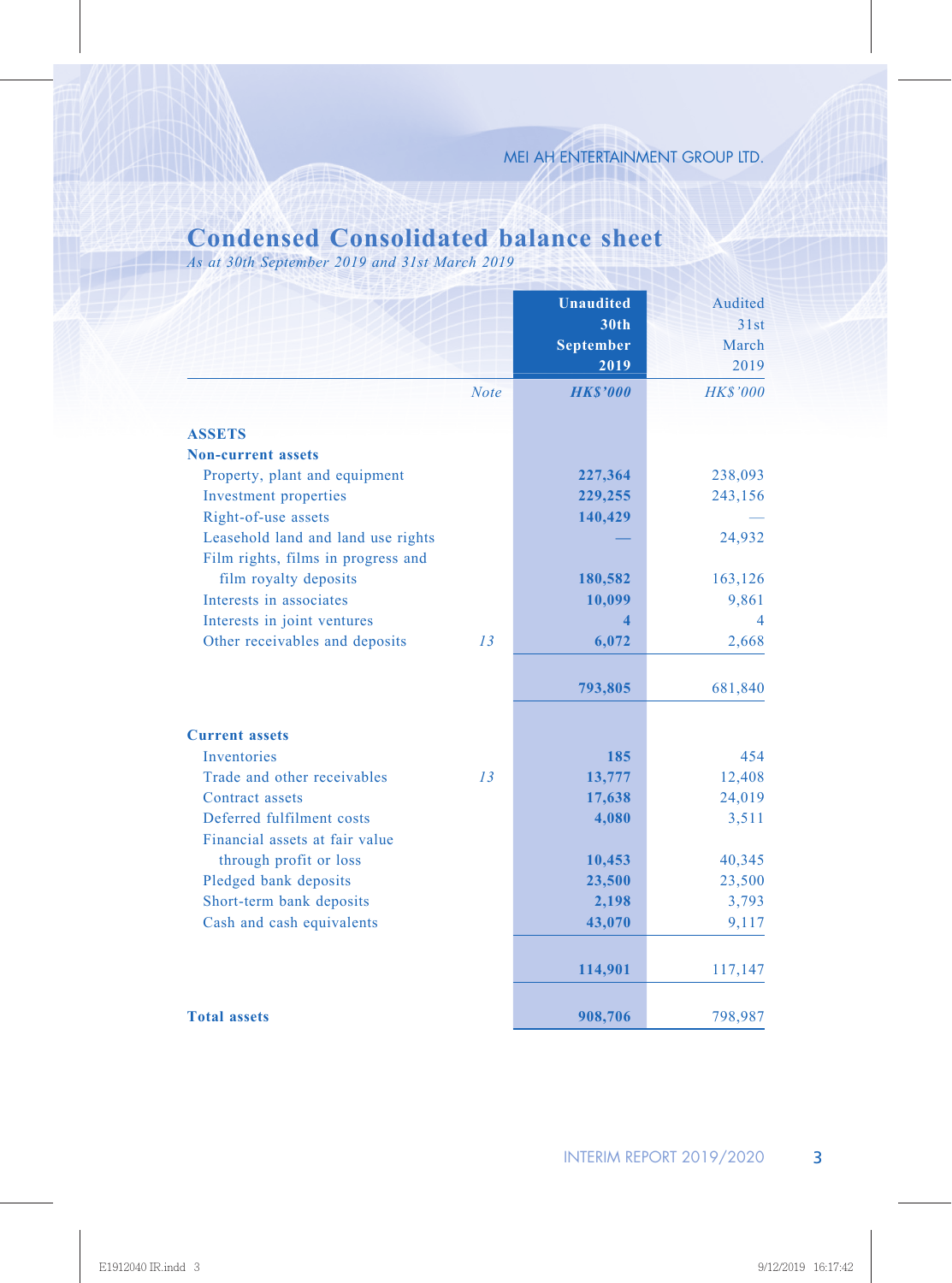|                                                      | <b>Note</b> | <b>Unaudited</b><br><b>30th</b><br><b>September</b><br>2019<br><b>HKS'000</b> | Audited<br>31st<br>March<br>2019<br><b>HK\$'000</b> |
|------------------------------------------------------|-------------|-------------------------------------------------------------------------------|-----------------------------------------------------|
| <b>EQUITY</b>                                        |             |                                                                               |                                                     |
| Equity attributable to owners of the                 |             |                                                                               |                                                     |
| Company<br>Share capital                             | 16          | 118,475                                                                       | 118,475                                             |
| Share premium                                        |             | 407,428                                                                       | 407,428                                             |
| Reserves                                             |             | (27, 402)                                                                     | 10,492                                              |
|                                                      |             |                                                                               |                                                     |
| Shareholders' funds                                  |             | 498,501                                                                       | 536,395                                             |
| Non-controlling interests                            |             | 2,264                                                                         | 3,078                                               |
|                                                      |             |                                                                               |                                                     |
| <b>Total equity</b>                                  |             | 500,765                                                                       | 539,473                                             |
| <b>LIABILITIES</b><br><b>Non-current liabilities</b> |             |                                                                               |                                                     |
| Bank and other borrowings                            | 15          | 39,042                                                                        | 40,637                                              |
| Lease liabilities                                    |             | 123,054                                                                       |                                                     |
| Deferred income tax liabilities                      |             | 27,635                                                                        | 29,759                                              |
|                                                      |             | 189,731                                                                       | 70,396                                              |
| <b>Current liabilities</b>                           |             |                                                                               |                                                     |
| Trade and other payables                             | 14          | 88,658                                                                        | 97,818                                              |
| <b>Contract liabilities</b>                          |             | 20,324                                                                        | 13,448                                              |
| Amounts due to associates                            |             | 33,602                                                                        | 11,638                                              |
| <b>Bank</b> borrowings                               | 15          | 54,732                                                                        | 54,481                                              |
| Lease liabilities                                    |             | 9,726                                                                         |                                                     |
| Obligations under finance leases                     |             |                                                                               | 144                                                 |
| Current income tax liabilities                       |             | 11,168                                                                        | 11,589                                              |
|                                                      |             | 218,210                                                                       | 189,118                                             |
| <b>Total liabilities</b>                             |             | 407,941                                                                       | 259,514                                             |
| <b>Total equity and liabilities</b>                  |             | 908,706                                                                       | 798,987                                             |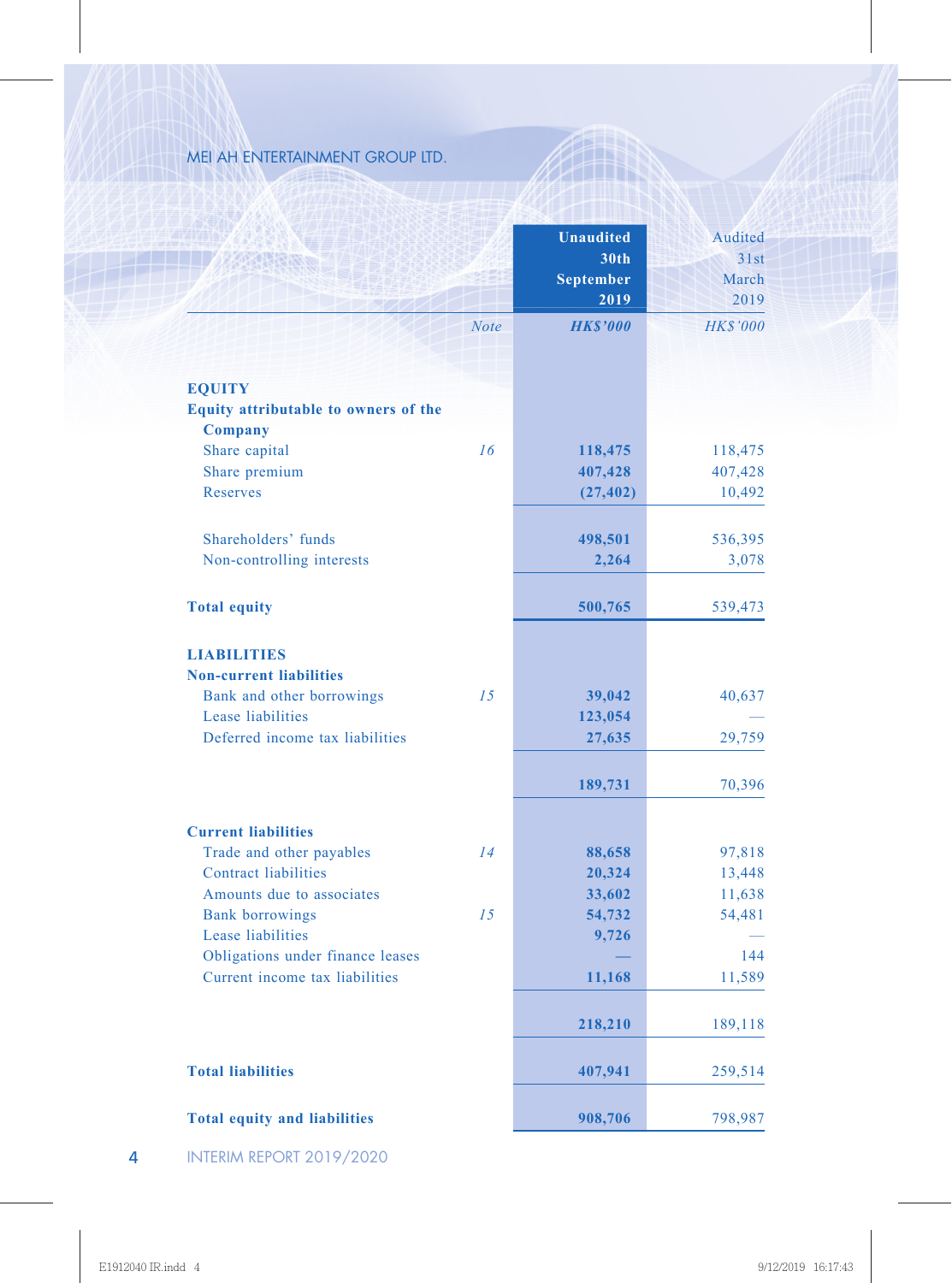# **Condensed Consolidated Statement of Changes in Equity**

*For the six months ended 30th September 2019*

|                                                                                                                    | <b>Attributable to shareholders</b> |                  |                                       |                        |                               |                                            |                |                             |                                         |                 |
|--------------------------------------------------------------------------------------------------------------------|-------------------------------------|------------------|---------------------------------------|------------------------|-------------------------------|--------------------------------------------|----------------|-----------------------------|-----------------------------------------|-----------------|
|                                                                                                                    | Share<br>capital                    | Share<br>premium | <b>Share</b><br>redemption<br>reserve | Contributed<br>surplus | <b>Exchange</b><br>difference | <b>Buildings</b><br>revaluation<br>reserve | reserve        | Other Accumulated<br>losses | Non-<br>controlling<br><i>interests</i> | Total<br>equity |
|                                                                                                                    | <b>HKS'000</b>                      | <b>HKS'000</b>   | <b>HKS'000</b>                        | <b>HKS'000</b>         | <b>HKS'000</b>                | <b>HKS'000</b>                             | <b>HKS'000</b> | <b>HKS'000</b>              | <b>HKS'000</b>                          | <b>HKS'000</b>  |
| <b>The Group</b><br>At 1st April 2019                                                                              | 118,475                             | 407,428          | 12                                    | 189,009                | (8.215)                       | 81,586                                     | 1,061          | (252.961)                   | 3,078                                   | 539,473         |
| <b>Comprehensive loss</b><br>Loss for the period<br>Other comprehensive income/<br>$(\text{loss})$                 |                                     |                  |                                       |                        |                               |                                            |                | (35,055)                    | (470)                                   | (35,525)        |
| Surplus on revaluation of<br>buildings<br>Deferred tax arising from<br>revaluation surplus of                      |                                     |                  |                                       |                        |                               | 530                                        |                |                             |                                         | 530             |
| buildings                                                                                                          |                                     |                  |                                       |                        |                               | (97)                                       |                |                             |                                         | (97)            |
| Translation of foreign<br>subsidiaries                                                                             |                                     |                  |                                       |                        | (3,272)                       |                                            |                |                             |                                         | (3,272)         |
| <b>Total other comprehensive</b><br>income/(loss)                                                                  |                                     |                  |                                       |                        | (3,272)                       | 433                                        |                |                             |                                         | (2, 839)        |
| Total comprehensive income/<br>(loss) for the period<br><b>Transactions with owners.</b><br>recognised directly in |                                     |                  |                                       |                        | (3,272)                       | 433                                        |                | (35,055)                    | (470)                                   | (38, 364)       |
| equity<br>Dividend relating to 2019                                                                                |                                     |                  |                                       |                        |                               |                                            |                |                             | (344)                                   | (344)           |
| At 30th September 2019                                                                                             | 118,475                             | 407,428          | 12                                    | 189,009                | (11, 487)                     | 82,019                                     | 1,061          | (288, 016)                  | 2,264                                   | 500,765         |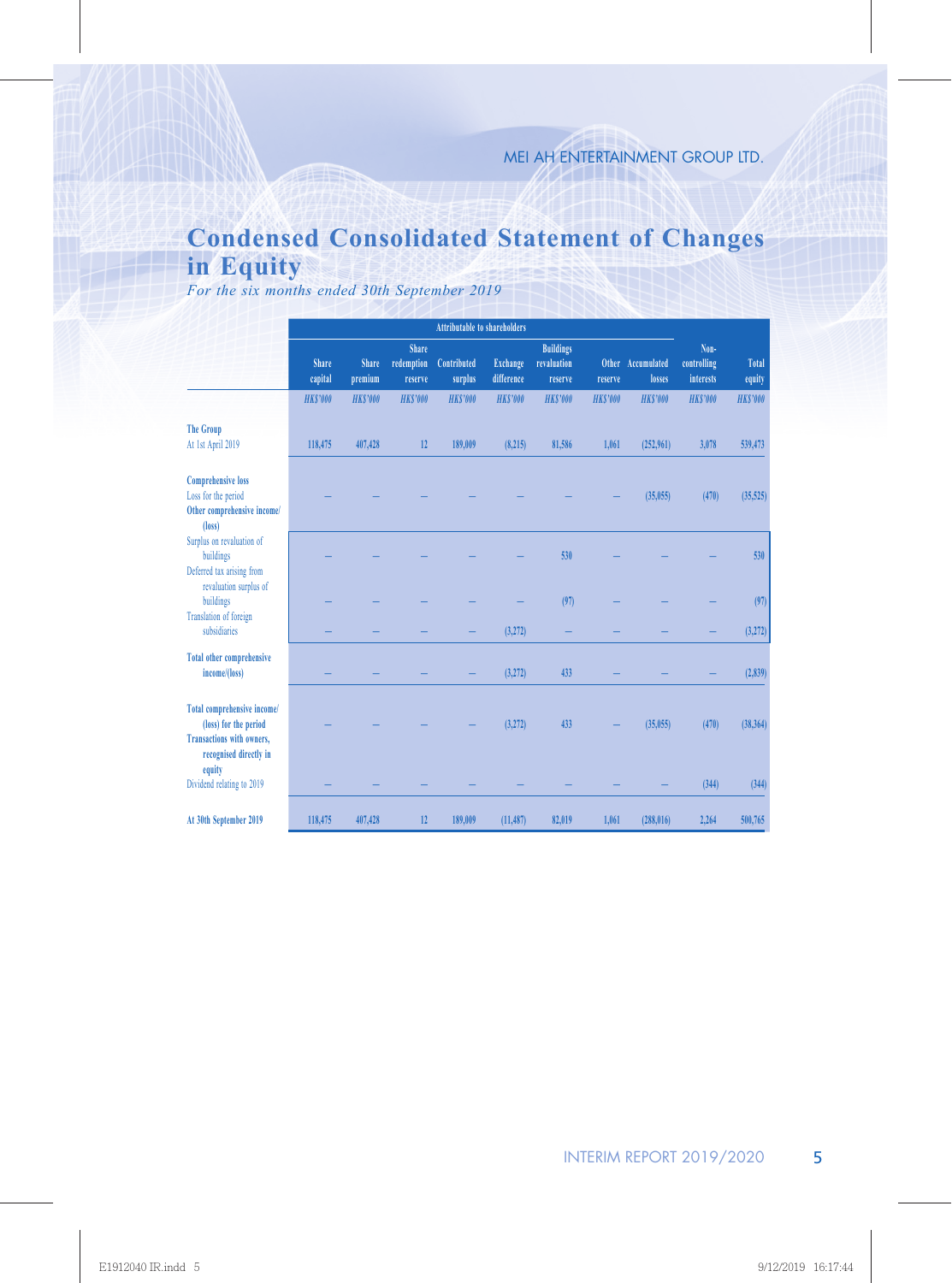Attributable to shareholders

|                                                                                                    | Share<br>capital | Share<br>premium | Share<br>redemption<br>reserve | Contributed<br>surplus | Exchange<br>difference | <b>Buildings</b><br>revaluation<br>reserve | Available-<br>for-sale<br>financial<br>assets<br>revaluation<br>reserve | Accumulated<br>losses | Non-<br>controlling<br>interests | Total<br>equity |
|----------------------------------------------------------------------------------------------------|------------------|------------------|--------------------------------|------------------------|------------------------|--------------------------------------------|-------------------------------------------------------------------------|-----------------------|----------------------------------|-----------------|
|                                                                                                    | <b>HKS'000</b>   | <b>HKS'000</b>   | <b>HKS'000</b>                 | <b>HKS'000</b>         | <b>HK\$'000</b>        | <b>HKS'000</b>                             | <b>HKS'000</b>                                                          | <b>HK\$'000</b>       | <b>HK\$'000</b>                  | <b>HKS'000</b>  |
| <b>The Group</b><br>At 1st April 2018, as previously                                               |                  |                  |                                |                        |                        |                                            |                                                                         |                       |                                  |                 |
| reported<br>Reclassification on adoption of                                                        | 118,475          | 407,428          | 12                             | 189,009                | (1,889)                | 78,135                                     | 2,481                                                                   | (170.014)             | 4,691                            | 628,328         |
| HKFRS9 (note 3)                                                                                    |                  |                  |                                |                        |                        |                                            | (2,481)                                                                 | 2,481                 |                                  |                 |
| At 1st April 2018, as restated                                                                     | 118,475          | 407,428          | 12                             | 189,009                | (1,889)                | 78,135                                     |                                                                         | (167, 533)            | 4,691                            | 628,328         |
| <b>Comprehensive loss</b><br>Loss for the period<br>Other comprehensive income/<br>$(\text{loss})$ |                  |                  |                                |                        |                        |                                            |                                                                         | (29, 742)             | (3,244)                          | (32,986)        |
| Surplus on revaluation of<br>buildings<br>Deferred tax arising from                                |                  |                  |                                |                        |                        | 2,616                                      |                                                                         |                       |                                  | 2,616           |
| revaluation surplus of<br>buildings                                                                |                  |                  |                                |                        |                        | (389)                                      |                                                                         |                       |                                  | (389)           |
| Translation of foreign<br>subsidiaries                                                             |                  |                  |                                |                        | (8.270)                |                                            |                                                                         |                       |                                  | (8,270)         |
| <b>Total other comprehensive</b><br>income/(loss)                                                  |                  |                  |                                |                        | (8,270)                | 2,227                                      |                                                                         |                       |                                  | (6.043)         |
| Total comprehensive income/<br>(loss) for the period                                               |                  |                  |                                |                        | (8,270)                | 2,227                                      |                                                                         | (29, 742)             | (3, 244)                         | (39, 029)       |
| At 30th September 2018                                                                             | 118,475          | 407,428          | 12                             | 189,009                | (10.159)               | 80,362                                     |                                                                         | (197.275)             | 1,447                            | 589,299         |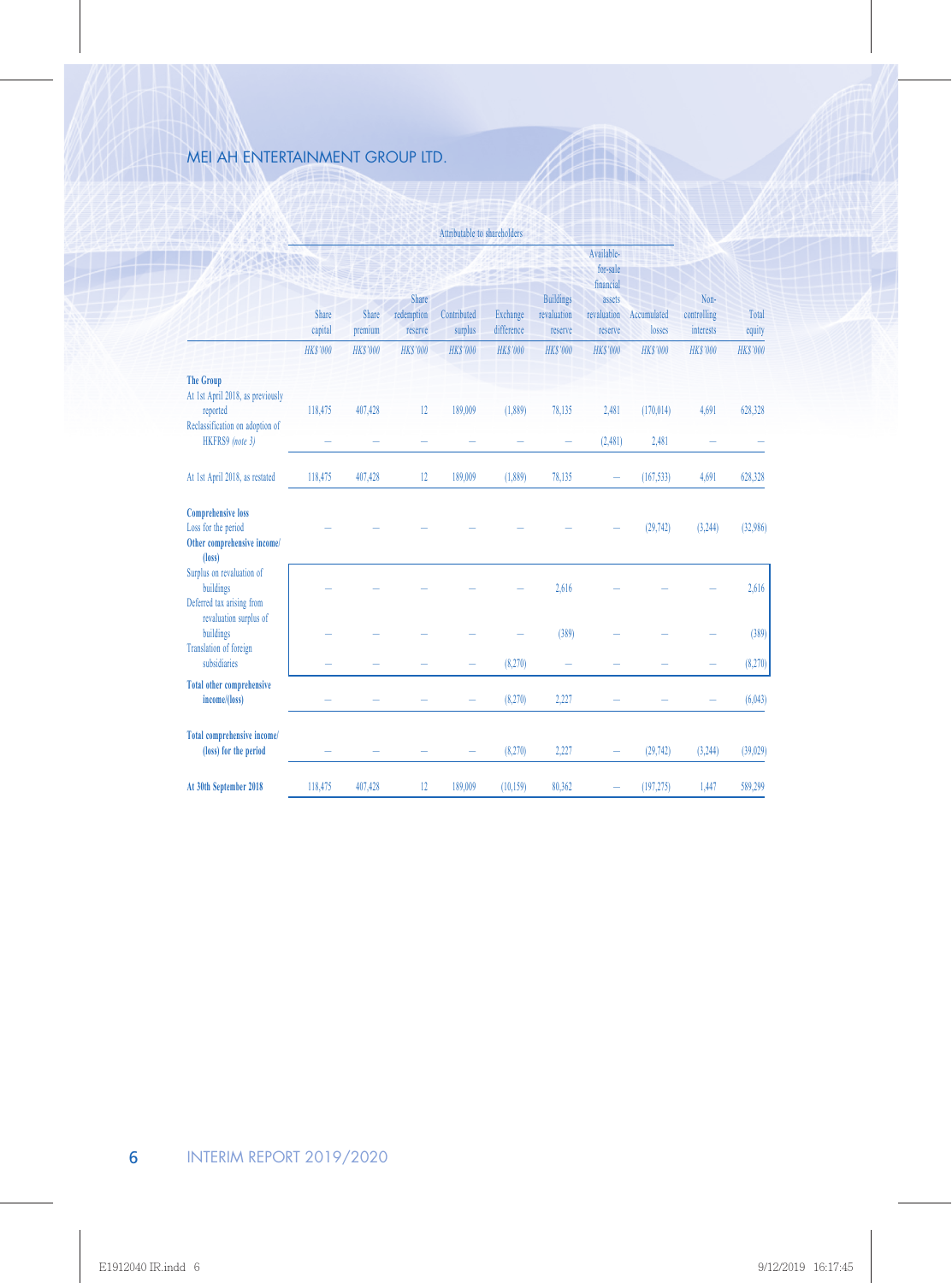# **Condensed Consolidated Cash Flow Statement**

*For the six months ended 30th September 2019*

|                                              | <b>Unaudited</b><br><b>Six months ended</b><br><b>30th September</b> |                 |  |
|----------------------------------------------|----------------------------------------------------------------------|-----------------|--|
|                                              | 2019                                                                 | 2018            |  |
|                                              | <b>HKS'000</b>                                                       | <b>HK\$'000</b> |  |
| <b>Cash flows from operating activities</b>  |                                                                      |                 |  |
| Cash generated from operations               | 39,039                                                               | 6,919           |  |
| Income tax paid                              | (421)                                                                | (164)           |  |
| Net cash generated from operating activities | 38,618                                                               | 6,755           |  |
| <b>Cash flows from investing activities</b>  |                                                                      |                 |  |
| Purchase of property, plant and equipment    | (441)                                                                | (724)           |  |
| Purchase of film rights, films in progress   |                                                                      |                 |  |
| and film royalty deposits                    | (28, 678)                                                            | (22, 584)       |  |
| Proceeds from disposal of financial assets   |                                                                      |                 |  |
| at fair value through profit or loss         | 27,351                                                               |                 |  |
| Interest received                            | 564                                                                  | 650             |  |
| Investment in an associate                   |                                                                      | (7, 553)        |  |
| Change in short-term deposits                | 1,595                                                                | (1, 163)        |  |
| Net cash generated from/(used in) investing  |                                                                      |                 |  |
| activities                                   | 391                                                                  | (31, 374)       |  |
| <b>Cash flows from financing activities</b>  |                                                                      |                 |  |
| (Repayments of bank loans)/proceeds from     |                                                                      |                 |  |
| bank loans                                   | (522)                                                                | 6,487           |  |
| Interest paid on loans and overdrafts        | (1, 014)                                                             | (804)           |  |
| Interest paid on lease liabilities           | (2)                                                                  |                 |  |
| Interest element of finance leases           |                                                                      | (5)             |  |
| Repayments of principal elements of lease    |                                                                      |                 |  |
| liabilities                                  | (86)                                                                 |                 |  |
| Repayments of capital element of finance     |                                                                      |                 |  |
| leases                                       |                                                                      | (83)            |  |
| Dividend paid to non-controlling interests   | (344)                                                                |                 |  |
| Net cash generated from/(used in) financing  |                                                                      |                 |  |
| activities                                   | (1,968)                                                              | 5,595           |  |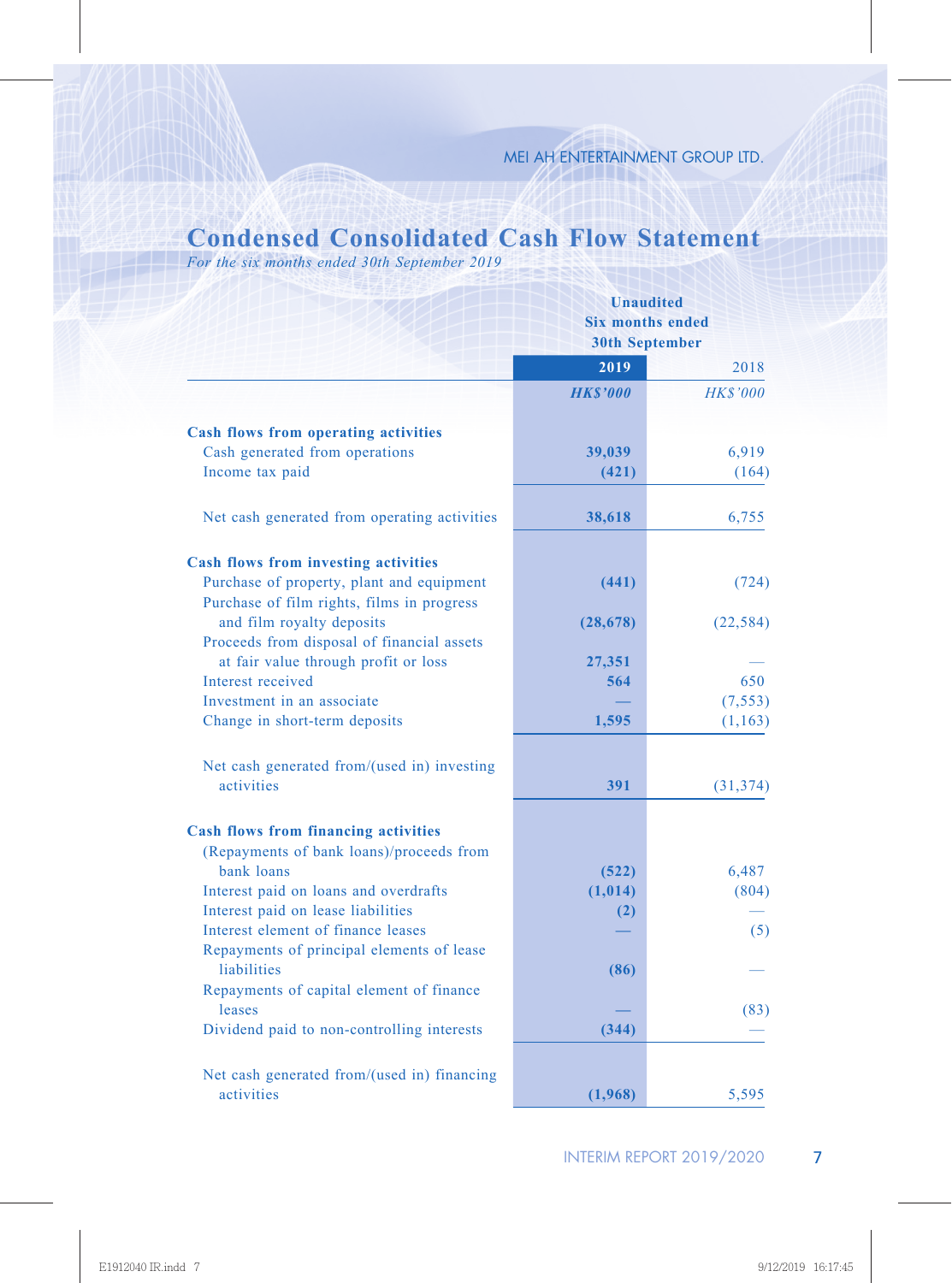|                                                         |                   | <b>Unaudited</b><br><b>Six months ended</b><br><b>30th September</b> |
|---------------------------------------------------------|-------------------|----------------------------------------------------------------------|
|                                                         | $20\overline{19}$ | 2018                                                                 |
|                                                         | <b>HKS'000</b>    | <b>HK\$'000</b>                                                      |
| Net increase/(decrease) in cash and cash<br>equivalents | 37,041            | (19, 024)                                                            |
| Cash and cash equivalents at beginning of<br>period     | (13, 846)         | 37,023                                                               |
| Exchange differences                                    | (3,361)           | (5,512)                                                              |
| Cash and cash equivalents at end of period              | 19,834            | 12,487                                                               |
| Analysis of balances of cash and cash<br>equivalents    |                   |                                                                      |
| Cash and cash equivalents                               | 43,070            | 34,030                                                               |
| Bank overdrafts                                         | (23, 236)         | (21, 543)                                                            |
|                                                         | 19,834            | 12,487                                                               |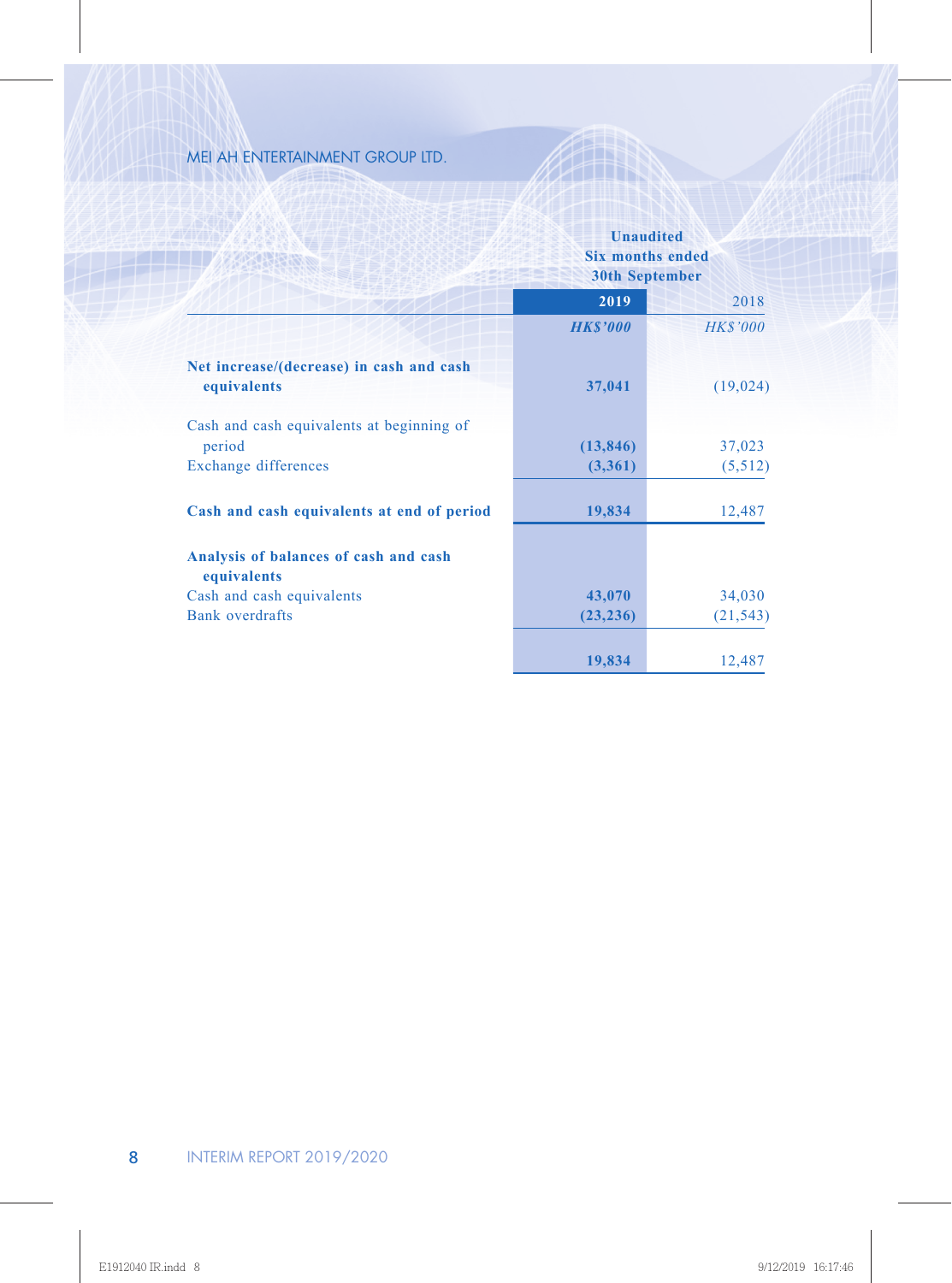# **Selected Notes to Condensed Consolidated Interim Financial Information**

#### **1. General information**

Mei Ah Entertainment Group Limited (the "Company") and its subsidiaries (together the "Group") are principally engaged in television operations, film exhibition, film rights licensing and sub-licensing, theatre operations, concert performances and events organisation, mobile games applications and video online, artiste management and property investment.

The Company is a limited liability company incorporated in Bermuda and listed on the Stock Exchange of Hong Kong Limited.

This condensed consolidated interim financial information was approved for issue on 28th November 2019.

#### **2. Basis of preparation**

This condensed consolidated interim financial information for the six months ended 30th September 2019 has been prepared in accordance with HKAS 34, "Interim financial reporting". The condensed consolidated interim financial information should be read in conjunction with the annual financial statements for the year ended 31st March 2019, which have been prepared in accordance with HKFRSs.

During the period ended 30th September 2019, the Group incurred a loss before income tax of HK\$37,689,000 and as at 30th September 2019, the Group had net current liabilities of approximately HK\$103,309,000.

The directors are of the opinion that, having taken into account the anticipated cash inflows generated from the Group's operations, as well as the possible changes in its operating performance and the availability of bank facilities, the Group will have sufficient financial resources to meet its liabilities as and when they fall due in the coming twelve months from the balance sheet date. Accordingly, the directors believe that the Group will be able to continue as a going concern; and thus have prepared the consolidated financial statements on a going concern basis.

#### **3. Accounting policies**

The accounting policies adopted are consistent with those of the annual financial statements for the year ended 31st March 2019, as described in those annual financial statements, except for the accounting policy changes that are expected to be reflected in the annual financial statements for the year ending 31st March 2020. Details of the changes in accounting polices are set out below:–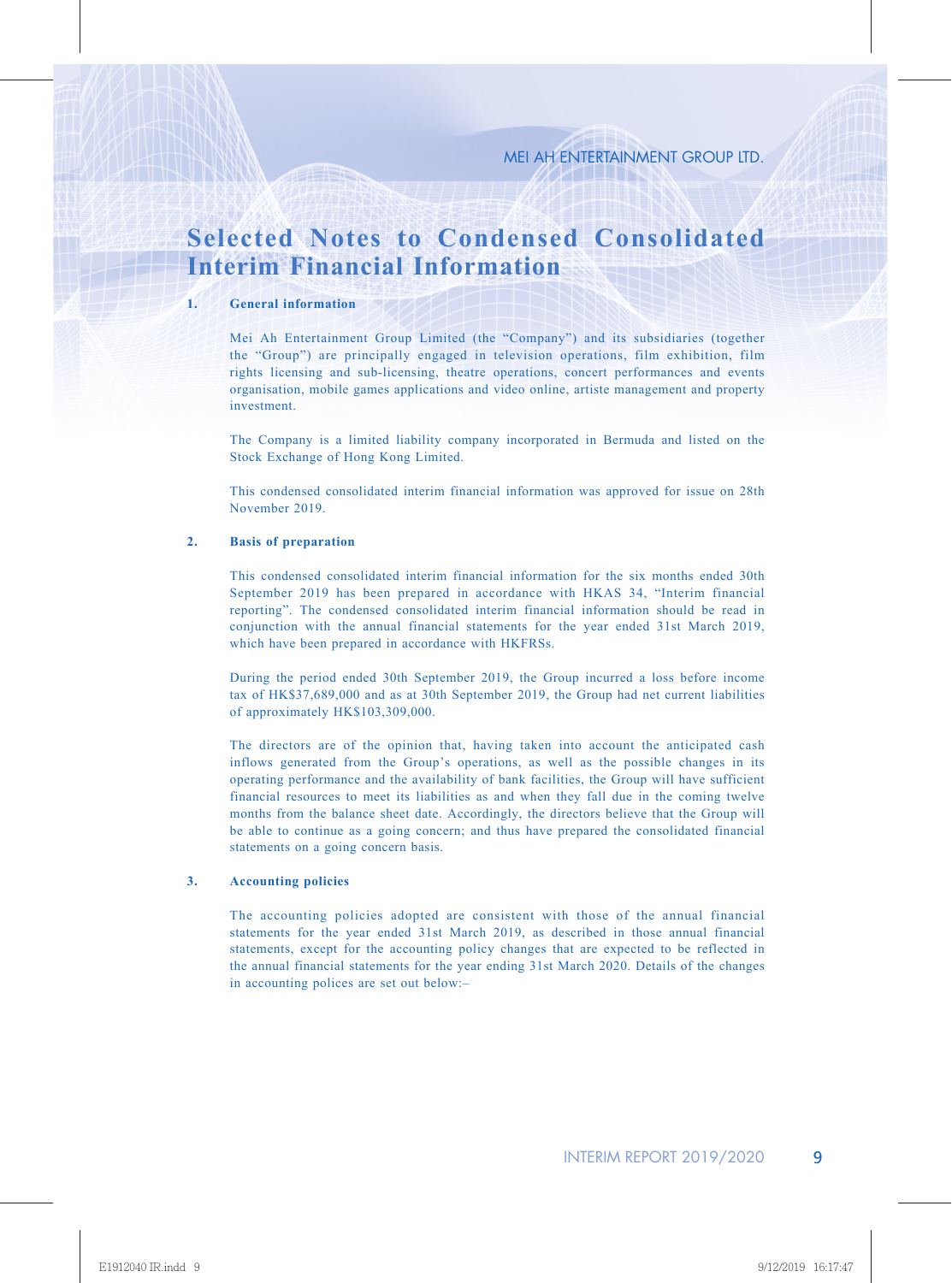#### *(i) New and amended standards and interpretations adopted by the Group*

A number of new or amended standards became applicable for the current reporting period and the Group had to change its accounting policies and make retrospective adjustments, if applicable, as a result of adopting the following standards:

| Amendments to Annual        | Annual improvements 2015–2017 cycle                 |
|-----------------------------|-----------------------------------------------------|
| <b>Improvements Project</b> |                                                     |
| HKFRS 9 (Amendment)         | Prepayment features with negative compensation      |
| <b>HKFRS 16</b>             | Leases                                              |
| HKAS 19 (Amendment)         | Plan amendment, curtailment or settlement           |
| HKAS 28 (Amendment)         | Long-term interests in associates or joint ventures |
| HK(IFRIC)-Int 23            | Uncertainty over income tax treatments              |

Except for the impact of adoption of HKFRS16 set out in Note 3(ii) below, other new and amended standards and interpretations are either not relevant to the Group or did not have any material impact on the Group's accounting policies.

#### *(ii) HKFRS 16 "Leases" — Impact of adoption*

The Group has adopted HKFRS 16 from its mandatory adoption date of 1st April 2019. The Group has applied the modified retrospective approach and has not restated comparative amounts for the last reporting period. The reclassifications and the adjustments arising from the new standard are therefore recognised in the opening balance sheet on 1st April 2019.

#### *(a) Adjustments recognised on adoption of HKFRS 16*

On adoption of HKFRS 16, the Group recognised lease liabilities in relation to leases which had previously been classified as "operating leases" under the principles of HKAS 17 "Leases". These liabilities were measured at the present value of the remaining lease payments, discounted using the lessee's incremental borrowing rate as of 1st April 2019. The weighted average lessee's incremental borrowing rate applied to the lease liabilities on 1st April 2019 was approximately 5%.

| HAS VVV   |
|-----------|
|           |
| 162,093   |
|           |
| 144       |
|           |
| (21, 189) |
|           |
| (206)     |
| 140,842   |
|           |
| 7.041     |
| 133,801   |
|           |

140,842

 $H\rightarrow 0.00$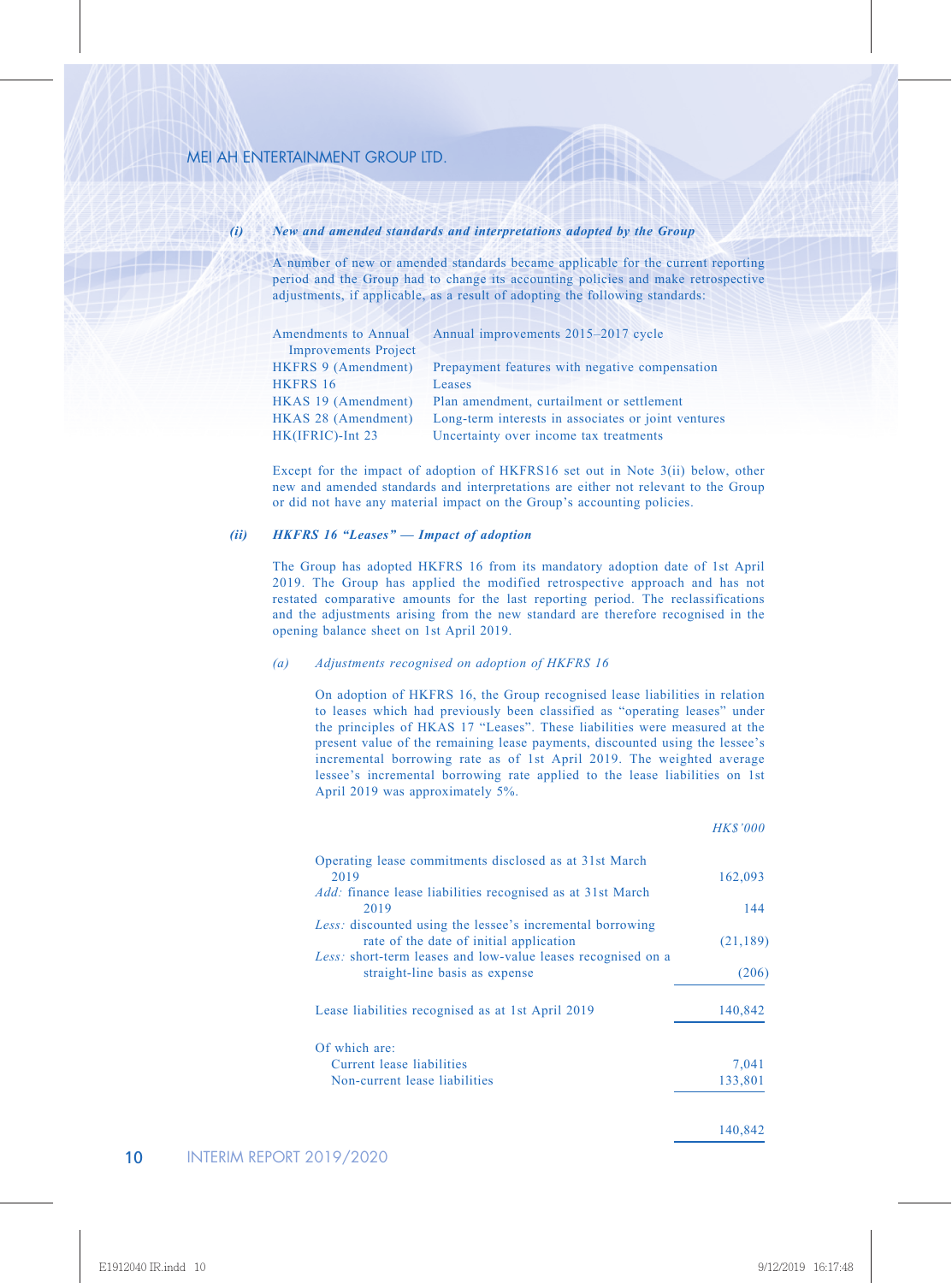Under the modified retrospective approach, the right-of-use assets were measured at the amount of the lease liability, adjusted by the amount of any prepaid or accrued lease payments relating to that lease recognised in the balance sheet as at 1st April 2019.

Leasehold land and land use rights previously presented as a separate item on the balance sheet are grouped as part of right-of-use assets with effect from 1st April 2019.

The recognised right-of-use assets relate to the following types of assets:

|                                                  | 30 <sub>th</sub><br>September<br>2019 | 1st<br>April<br>2019 |
|--------------------------------------------------|---------------------------------------|----------------------|
|                                                  | <b>HK\$'000</b>                       | <b>HK\$'000</b>      |
| Leasehold land and land use rights<br>Properties | 24,536<br>115,893                     | 24,932<br>140,698    |
|                                                  | 140,429                               | 165,630              |

The change in accounting policy affected the following items in the balance sheet on 1st April 2019:

|                                                    | At<br>31st March<br>$2019$ as<br>originally<br>presented | <b>Effects</b><br>of the<br>adoption of<br><b>HKFRS 16</b> | At<br>1st April<br>2019 restated |
|----------------------------------------------------|----------------------------------------------------------|------------------------------------------------------------|----------------------------------|
|                                                    | <b>HK\$'000</b>                                          | <b>HK\$'000</b>                                            | <b>HK\$'000</b>                  |
| Condensed consolidated<br>balances sheet (extract) |                                                          |                                                            |                                  |
| <b>Non-current assets</b>                          |                                                          |                                                            |                                  |
| Leasehold land and land use<br>rights              | 24,932                                                   | (24, 932)                                                  |                                  |
| Right-of-use assets                                |                                                          | 165,630                                                    | 165,630                          |
| <b>Current liabilities</b>                         |                                                          |                                                            |                                  |
| Lease liabilities                                  |                                                          | (7,041)                                                    | (7,041)                          |
| Obligations under finance<br>leases                | (144)                                                    | 144                                                        |                                  |
| <b>Non-current liabilities</b>                     |                                                          |                                                            |                                  |
| Lease liabilities                                  |                                                          | (133, 801)                                                 | (113, 801)                       |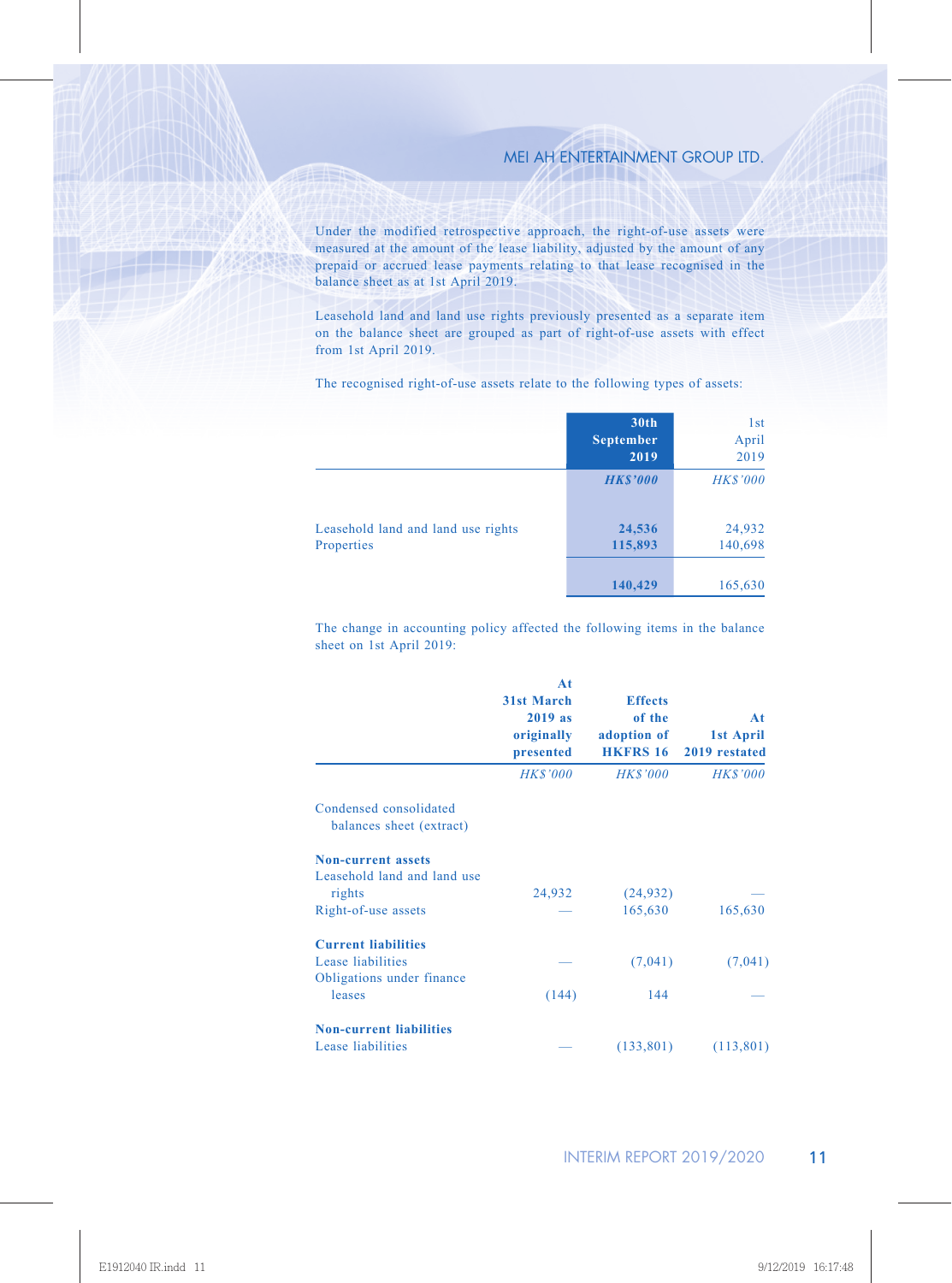The impact on the Group's net profit after tax for the six months ended 30th September 2019 as a result of adoption of HKFRS 16 is not significant.

In applying HKFRS 16 for the first time, the Group has used the following practical expedients permitted by the standard:

- reliance on previous assessments on whether leases are onerous;
- the accounting for operating leases with a remaining lease term of less than 12 months as at 1st April 2019 as short-term leases;
- the exclusion of initial direct costs for the measurement of the rightof-use assets at the date of initial application; and
- the use of hindsight in determining the lease term where the contract contains options to extend or terminate the lease.

The Group has also elected not to reassess whether a contract is, or contains a lease at the date of initial application. Instead, for contracts entered into before the transition date the Group relied on its assessment made applying HKAS 17 and HK(IFRIC)-Int 4 "Determining Whether an Arrangement Contains a Lease".

#### *(b) The Group's leasing activities and how these are accounted for*

The Group leases various premises for its theatre operations. Rental contracts are typically made for periods of 15 to 20 years. Lease terms are negotiated on an individual basis and contain a wide range of different terms and conditions. The lease agreements do not impose any covenants and leased assets have not been used as security for borrowing purposes.

The Group also leases certain land use rights in Hong Kong and the People's Republic of China. These land use rights are leased for a period of between 50 to 70 years on which buildings of the Group are situated on.

Until the financial years ended 31st March 2019, leases of properties were classified as operating leases. Payments made under operating leases (net of any incentives received from the lessor) were charged to profit or loss on a straight-line basis over the period of the lease.

From 1st April 2019, leases are recognised as right-of-use assets and corresponding liabilities at the date at which the leased asset is available for use by the Group. Each lease payment is allocated between the liability and finance cost. The finance cost is charged to profit or loss over the lease period so as to produce a constant periodic rate of interest on the remaining balance of the liability for each period. The right-of-use assets is depreciated over the shorter of the asset's useful life and the lease term on a straightline basis.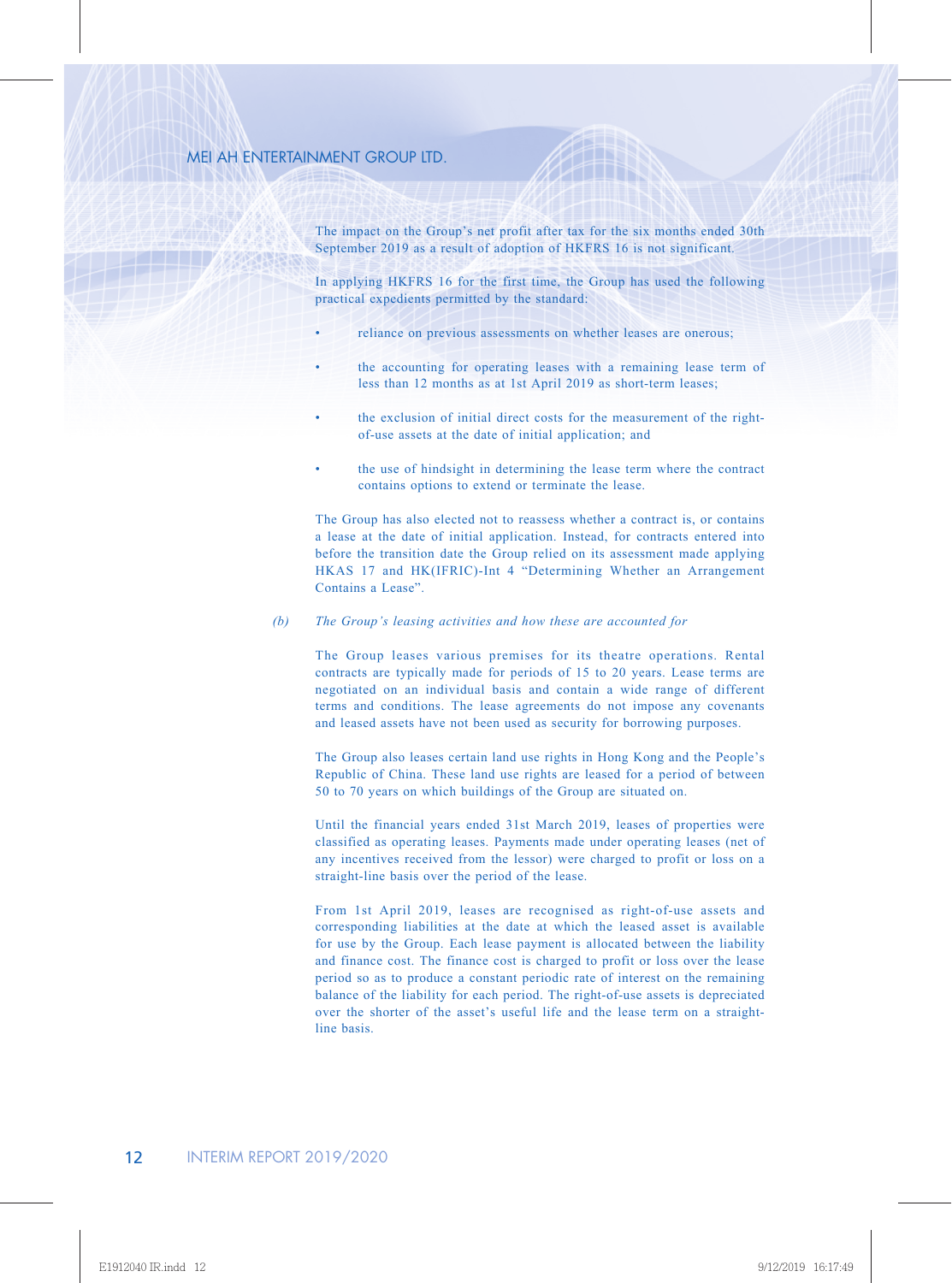Assets and liabilities arising from a lease are initially measured on a present value basis. Lease liabilities include the net present value of the following lease payments:

- fixed payments (including in-substance fixed payments), less any lease incentives receivable;
- variable lease payments that are based on an index or a rate;
- amounts expected to be payable by the lessee under residual value guarantees;
- the exercise price of a purchase option if the lessee is reasonably certain to exercise that option; and
- payments of penalties for terminating the lease, if the lease term reflects the lessee exercising that option.

The lease payments are discounted using the interest rate implicit in the lease. If that rate cannot be determined, the lessee's incremental borrowing rate is used, being the rate that the lessee would have to pay to borrow the funds necessary to obtain an asset of similar value in a similar economic environment with similar terms and conditions.

Right-of-use assets are measured at cost comprising the following:

- the amount of the initial measurement of lease liability;
- any lease payments made at or before the commencement date less any lease incentives received;
- any initial direct costs; and
- restoration costs.
- (i) As a lessor

The Group leases out various premises under non-cancellable operating lease arrangements. The lease terms are between 1 to 3 years. The Group has classified these leases as operating leases.

The accounting policies applicable to the Group as a lessor in the comparative period are not different from HKFRS 16. The Group is not required to make any adjustments on transition to HKFRS 16 for leases in which it acts as a lessor.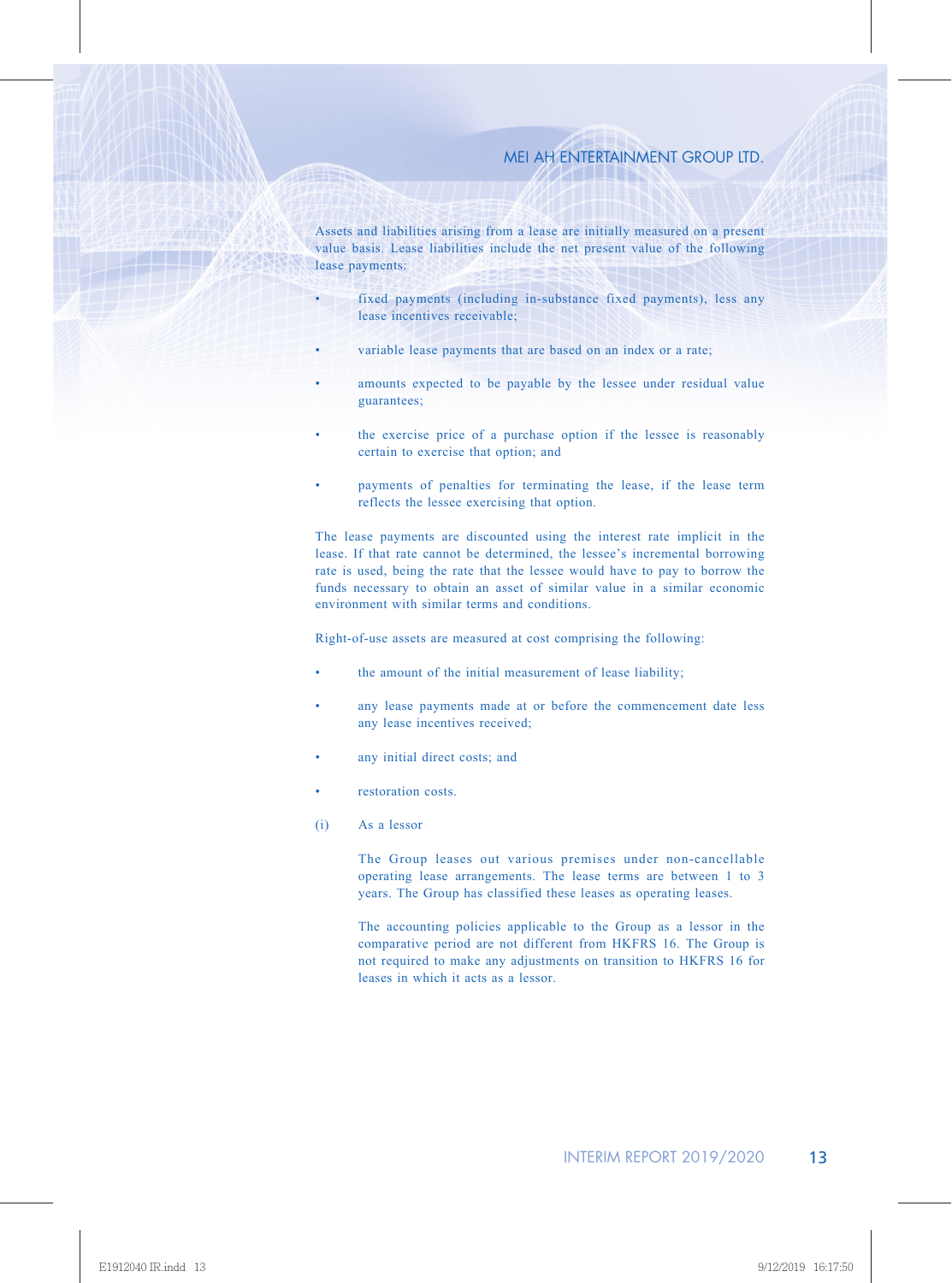#### **4. Estimates**

The preparation of interim financial information requires management to make judgements, estimates and assumptions that affect the application of accounting policies and the reported amounts of assets and liabilities, income and expense. Actual results may differ from these estimates.

In preparing this condensed consolidated interim financial information, the significant judgements made by management in applying the Group's accounting policies and the key sources of estimation uncertainty were the same as those that applied to the consolidated financial statements for the year ended 31st March 2019.

#### **5. Segment information**

An analysis of the Group's revenues and results for the period by business segments, being the primary reporting format, is as follows:

|                                                                              | <b>Unaudited</b><br>Six months ended 30th September 2019 |                                                                               |                              |                                                      |                                                            |                       |                               |                |
|------------------------------------------------------------------------------|----------------------------------------------------------|-------------------------------------------------------------------------------|------------------------------|------------------------------------------------------|------------------------------------------------------------|-----------------------|-------------------------------|----------------|
|                                                                              | <b>Television</b><br>operations                          | Film<br>exhibition<br>and film<br>rights<br>licensing<br>and<br>sub-licensing | <b>Theatre</b><br>operations | Concert<br>performance<br>and events<br>organisation | <b>Mobile games</b><br>applications<br>and<br>video online | Artiste<br>management | <b>Property</b><br>investment | Group          |
|                                                                              | <b>HKS'000</b>                                           | <b>HKS'000</b>                                                                | <b>HKS'000</b>               | <b>HKS'000</b>                                       | <b>HKS'000</b>                                             | <b>HKS'000</b>        | <b>HKS'000</b><br>(note(a))   | <b>HKS'000</b> |
| Segment revenue                                                              | 26,223                                                   | 3,250                                                                         | 22,004                       | 4.142                                                | 1.090                                                      | 769                   |                               | 57,478         |
| Reportable segment profit/(loss)<br>Depreciation of property, plant and      | (1,709)                                                  | (9,388)                                                                       | (7, 494)                     | 389                                                  | (2,943)                                                    | (40)                  | (9,730)                       | (30, 915)      |
| equipment                                                                    | (191)                                                    | (72)                                                                          | (4.382)                      | (45)                                                 | (44)                                                       |                       |                               | (4,734)        |
| Depreciation of right-of-use assets<br>Fair value deficit on revaluation of  |                                                          |                                                                               | (4,715)                      |                                                      |                                                            |                       |                               | (4,715)        |
| investment properties                                                        |                                                          |                                                                               |                              |                                                      |                                                            |                       | (12, 816)                     | (12, 816)      |
| Amortisation for film rights                                                 | (8,652)                                                  | (855)                                                                         |                              |                                                      |                                                            |                       |                               | (9,507)        |
| Finance costs<br>Additions to property, plant and                            |                                                          |                                                                               | (4,641)                      |                                                      |                                                            |                       |                               | (4, 641)       |
| equipment<br>Additions to film rights, films in<br>progress and film royalty | 37                                                       | 26                                                                            | 364                          |                                                      | 10                                                         |                       |                               | 437            |
| deposits<br>As at 30th September 2019                                        | 6,064                                                    | 22,614                                                                        |                              |                                                      |                                                            |                       |                               | 28,678         |
| Reportable segment assets                                                    | 34,413                                                   | 211,146                                                                       | 179,224                      | 4,523                                                | 1,385                                                      | 519                   | 235,208                       | 666,418        |
| Reportable segment liabilities                                               | (22, 583)                                                | (132, 303)                                                                    | (150, 284)                   | (2,413)                                              | (508)                                                      | (394)                 | (25, 172)                     | (333, 657)     |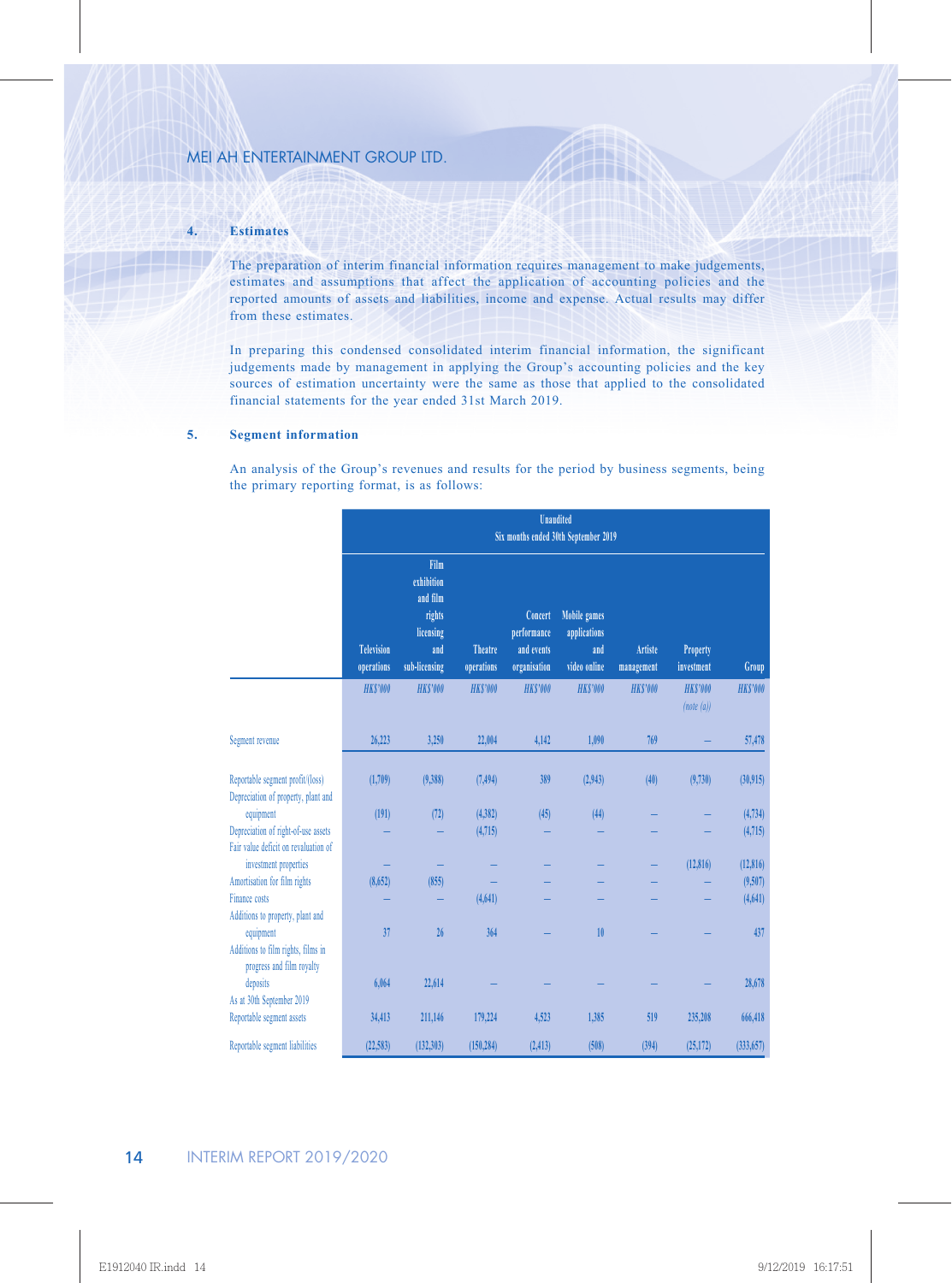|                                                                                                                         | Television     | Film<br>exhibition<br>and film<br>rights<br>licensing<br>and<br>operations sub-licensing | Theatre<br>operations | and events     | Concert Mobile games<br>performance applications<br>and<br>organisation video online management | Artiste        | Sale and<br>distribution<br>of films and<br>programs<br>in audio<br>visual<br>product<br>format | Property<br>investment      | Elimination    | Group          |
|-------------------------------------------------------------------------------------------------------------------------|----------------|------------------------------------------------------------------------------------------|-----------------------|----------------|-------------------------------------------------------------------------------------------------|----------------|-------------------------------------------------------------------------------------------------|-----------------------------|----------------|----------------|
|                                                                                                                         | <b>HKS'000</b> | <b>HKS'000</b>                                                                           | <b>HKS'000</b>        | <b>HKS'000</b> | <b>HKS'000</b>                                                                                  | <b>HKS'000</b> | <b>HKS'000</b>                                                                                  | <b>HKS'000</b><br>(note(a)) | <b>HKS'000</b> | <b>HKS'000</b> |
| Segment revenue                                                                                                         | 21,953         | 9.839                                                                                    | 10,962                | 10.908         | 2,703                                                                                           | 617            | 30                                                                                              |                             |                | 57,012         |
| Reportable segment profit/(loss)<br>Depreciation and amortisation<br>for property, plant and<br>equipment and leasehold | (3, 847)       | (6,682)                                                                                  | (2.953)               | (4,888)        | (9.017)                                                                                         | (136)          | (3.017)                                                                                         | 5.988                       | 123            | (24, 429)      |
| land and land use rights<br>Fair value gain on revaluation of                                                           | (307)          | (81)                                                                                     | (761)                 | (252)          | (47)                                                                                            |                | (162)                                                                                           |                             |                | (1,610)        |
| investment properties                                                                                                   |                |                                                                                          |                       |                |                                                                                                 |                |                                                                                                 | 2,430                       | 2              | 2,430          |
| Amortisation for film rights                                                                                            | (7, 269)       | (7,553)                                                                                  |                       |                |                                                                                                 |                |                                                                                                 |                             | 123            | (14,699)       |
| Share of losses of an associate                                                                                         |                |                                                                                          |                       |                | (5,983)                                                                                         |                |                                                                                                 |                             | -              | (5,983)        |
| Additions to property, plant and<br>equipment<br>Additions to film rights, films in                                     | 41             |                                                                                          | 654                   |                |                                                                                                 |                | 14                                                                                              |                             |                | 710            |
| progress and film royalty<br>deposits<br>As at 31st March 2019                                                          | 6,546          | 16.038                                                                                   |                       |                |                                                                                                 |                |                                                                                                 |                             |                | 22,584         |
| Reportable segment assets                                                                                               | 36,877         | 159,707                                                                                  | 65,298                | 4,419          | 1,356                                                                                           | 1.598          | 29,275                                                                                          | 248,444                     |                | 546.974        |
| Reportable segment liabilities                                                                                          | (18, 657)      | (61, 809)                                                                                | (71,668)              | (2,716)        | (834)                                                                                           | (1, 800)       | (1.711)                                                                                         | (26, 562)                   |                | (185, 757)     |

Unaudited Six months ended 30th September 2018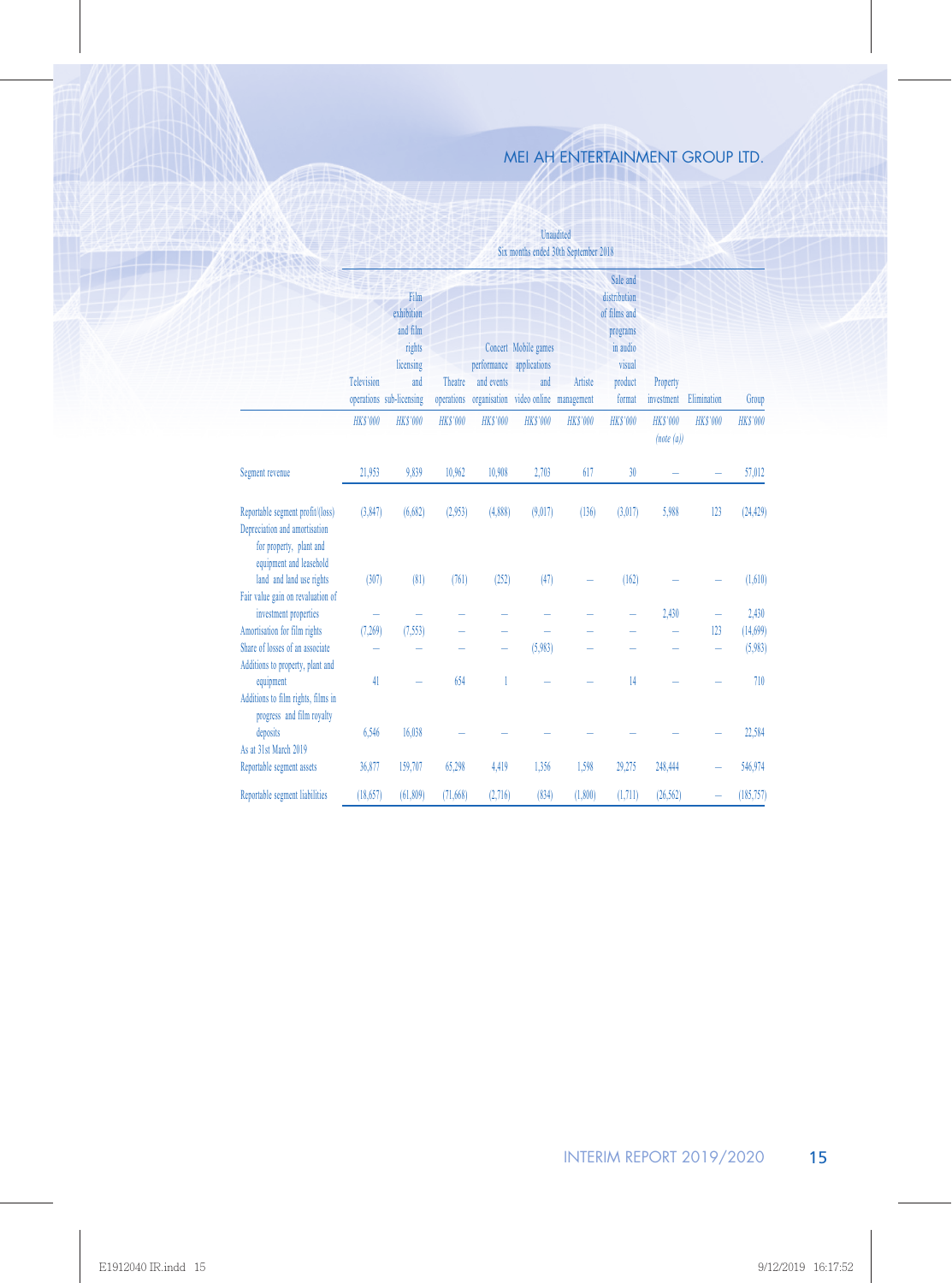#### *Profit or loss*

|                                                                                                               | <b>Unaudited</b><br><b>Six months ended</b><br><b>30th September</b> |                 |  |
|---------------------------------------------------------------------------------------------------------------|----------------------------------------------------------------------|-----------------|--|
|                                                                                                               | 2019                                                                 | 2018            |  |
|                                                                                                               | <b>HKS'000</b>                                                       | <b>HK\$'000</b> |  |
| Reportable segment loss                                                                                       | (30, 915)                                                            | (24, 429)       |  |
| Unallocated amounts:                                                                                          |                                                                      |                 |  |
| Unallocated other income                                                                                      | 1,062                                                                | 1,759           |  |
| Unallocated other losses                                                                                      | (2,715)                                                              | (4, 743)        |  |
| Unallocated finance costs — net                                                                               | (82)                                                                 | (450)           |  |
| Unallocated depreciation and amortisation of property,<br>plant and equipment and leasehold land and land use |                                                                      |                 |  |
| rights                                                                                                        | (3,200)                                                              | (3,393)         |  |
| Unallocated depreciation of right-of-use assets                                                               | (396)                                                                |                 |  |
| Unallocated share of profits of associates                                                                    | 238                                                                  | 246             |  |
| Unallocated corporate expenses                                                                                | (1,681)                                                              | (1,741)         |  |
| Loss before income tax                                                                                        | (37,689)                                                             | (32, 751)       |  |

|                                                           | <b>Unaudited</b><br>30th<br><b>September</b><br>2019 | Audited<br>31st<br>March<br>2019 |
|-----------------------------------------------------------|------------------------------------------------------|----------------------------------|
|                                                           | <b>HKS'000</b>                                       | <b>HK\$'000</b>                  |
| <b>Assets</b>                                             |                                                      |                                  |
| Reportable segment assets                                 | 666,418                                              | 546,974                          |
| Unallocated assets:                                       |                                                      |                                  |
| Unallocated property, plant and equipment and leasehold   |                                                      |                                  |
| land and land use rights                                  | 173,155                                              | 199,925                          |
| Unallocated right-of-use assets                           | 24,536                                               |                                  |
| Unallocated financial assets at fair value through profit |                                                      |                                  |
| or loss                                                   | 10,453                                               | 40,345                           |
| Unallocated cash and cash equivalents                     | 23,856                                               | 55                               |
| Unallocated interests in and amounts due from associates  | 10,080                                               | 9,865                            |
| Unallocated corporate assets                              | 208                                                  | 1,823                            |
| <b>Total assets</b>                                       | 908,706                                              | 798,987                          |
| <b>Liabilities</b>                                        |                                                      |                                  |
| Reportable segment liabilities                            | 333,657                                              | 185,757                          |
| Unallocated liabilities:                                  |                                                      |                                  |
| Unallocated bank borrowings                               | 58,669                                               | 59,191                           |
| Unallocated amounts due to associates                     | 12,045                                               | 11,638                           |
| Unallocated corporate liabilities                         | 3,570                                                | 2,928                            |
| <b>Total liabilities</b>                                  | 407,941                                              | 259,514                          |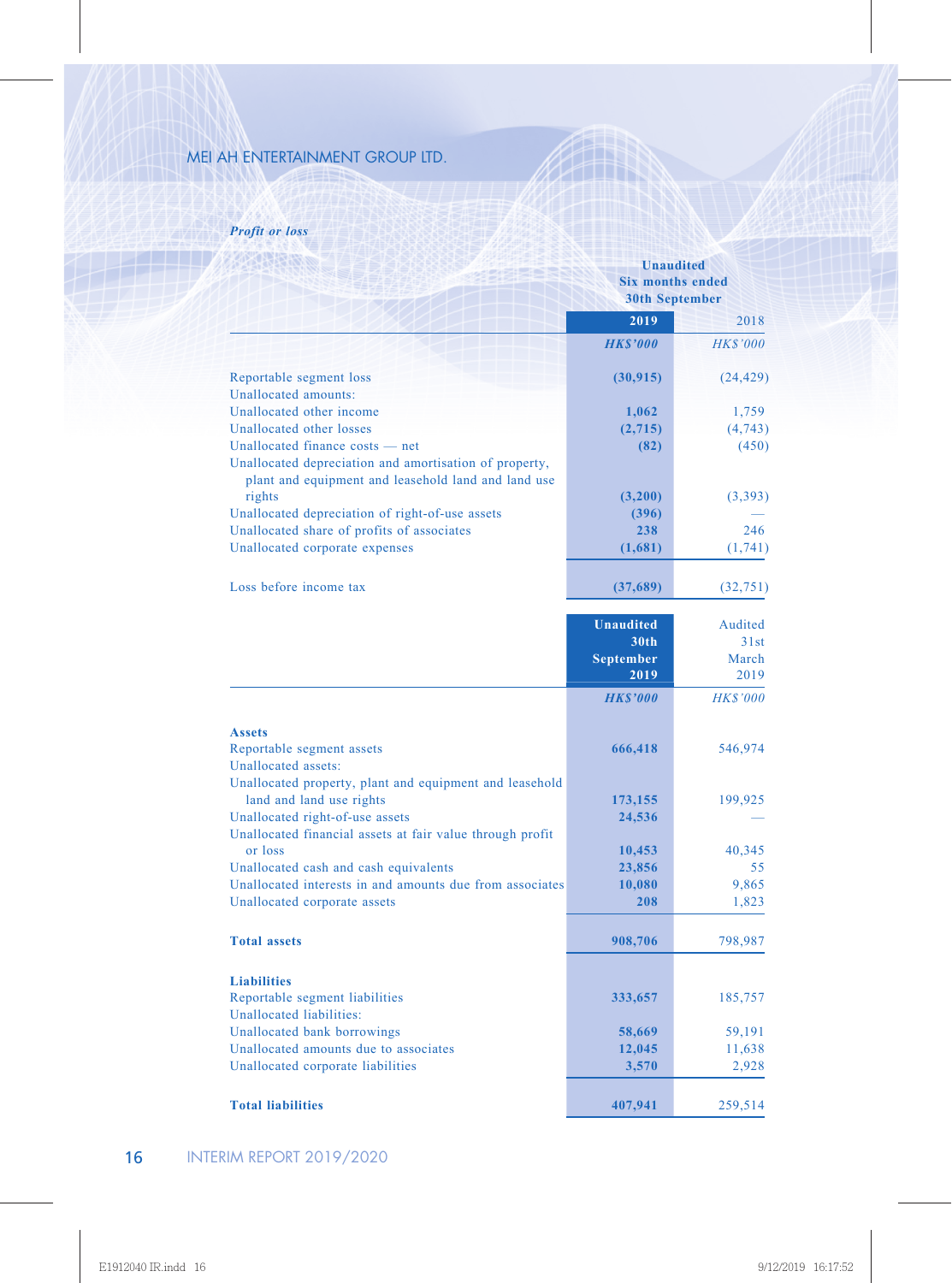#### *Secondary reporting format — geographical segment*

The Group's is domiciled in Hong Kong. The results of its revenue from external customers and non-current assets other than financial assets located in Hong Kong and other countries are summarized below:

|                            |                 | <b>Revenues</b> from<br>external customers<br><b>Unaudited</b><br>Six months ended<br><b>30th September</b> |  |  |
|----------------------------|-----------------|-------------------------------------------------------------------------------------------------------------|--|--|
|                            | 2019            | 2018                                                                                                        |  |  |
|                            | <b>HK\$'000</b> | <b>HK\$'000</b>                                                                                             |  |  |
| Hong Kong                  | 14,985          | 19,236                                                                                                      |  |  |
| People's Republic of China | 23,703          | 14,049                                                                                                      |  |  |
| Taiwan                     | 3,832           | 4,471                                                                                                       |  |  |
| Other countries            | 14,958          | 19,256                                                                                                      |  |  |
|                            | 57,478          | 57,012                                                                                                      |  |  |

#### **Non-current assets (other than financial assets)**

|                                                                      | <b>Unaudited</b><br>30 <sub>th</sub><br><b>September</b><br>2019 | Audited<br>31st<br>March<br>2019       |
|----------------------------------------------------------------------|------------------------------------------------------------------|----------------------------------------|
|                                                                      | <b>HK\$'000</b>                                                  | <b>HK\$'000</b>                        |
| Hong Kong<br>People's Republic of China<br>Taiwan<br>Other countries | 468,149<br>276,137<br>25,398<br>18,049                           | 456,233<br>174,792<br>25,960<br>22,187 |
|                                                                      | 787,733                                                          | 679,172                                |

#### *Note (a)*

(a) The revenue attributable to the segment "property investment" has been included in other income.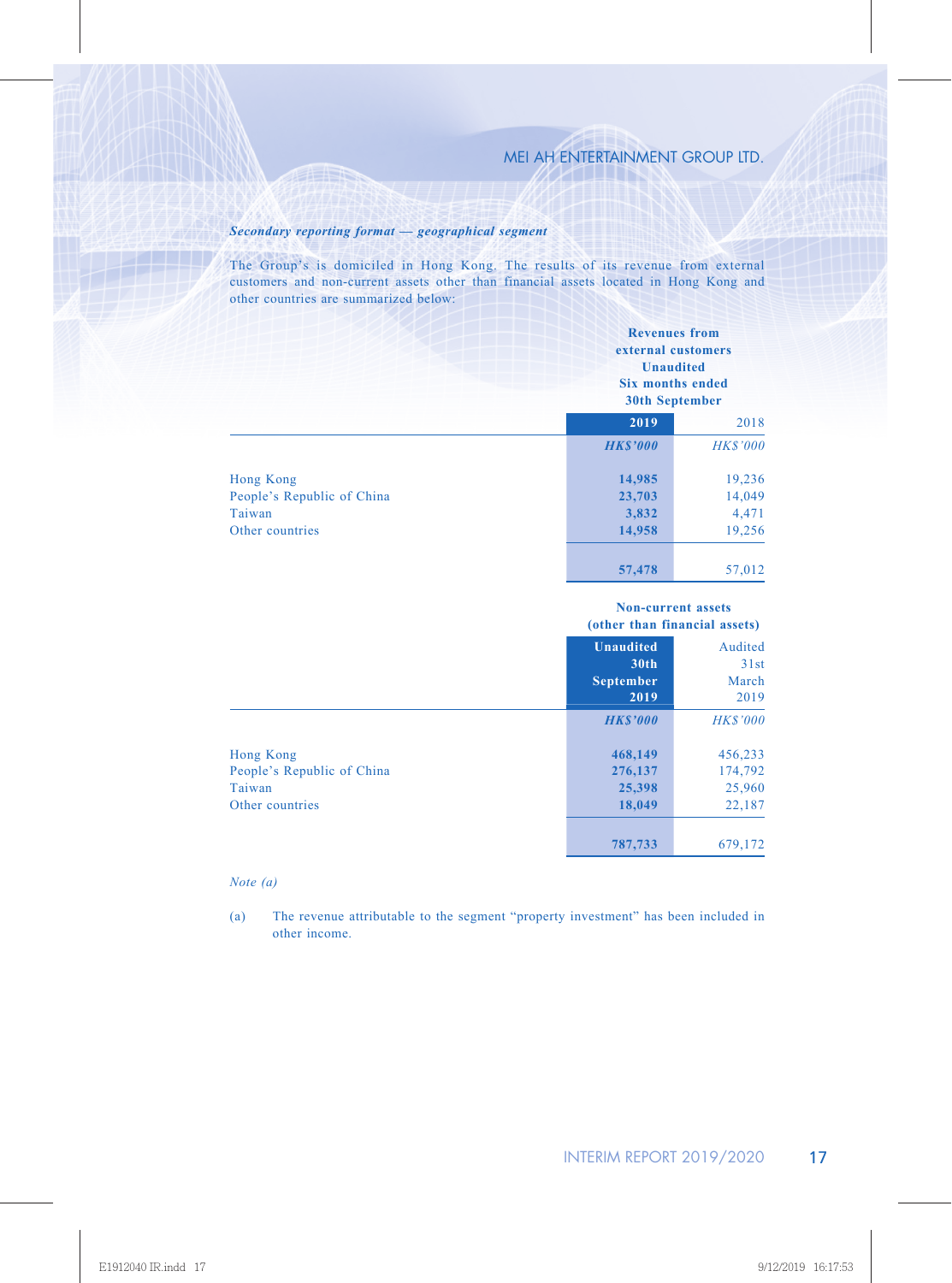**6. Other income**

|                                                          | <b>Unaudited</b><br><b>Six months ended</b><br><b>30th September</b> |                 |
|----------------------------------------------------------|----------------------------------------------------------------------|-----------------|
|                                                          | 2019                                                                 | 2018            |
|                                                          | <b>HKS'000</b>                                                       | <b>HK\$'000</b> |
| Dividend income from available-for-sale financial assets | 1,062                                                                | 1,759           |
| Rental income                                            | 3,919                                                                | 4,375           |
| Management fee and other income                          | 1,309                                                                | 888             |
|                                                          | 6.29                                                                 | 7.022           |

#### **7. Other losses — net**

|                                                                                                                  | <b>Unaudited</b><br><b>Six months ended</b><br><b>30th September</b> |                 |  |
|------------------------------------------------------------------------------------------------------------------|----------------------------------------------------------------------|-----------------|--|
|                                                                                                                  | 2019<br>2018                                                         |                 |  |
|                                                                                                                  | <b>HKS'000</b>                                                       | <b>HK\$'000</b> |  |
| (Deficit)/surplus on revaluation of investment properties<br>Fair value losses on financial assets at fair value | (12, 816)                                                            | 2,430           |  |
| through profit or loss                                                                                           | (2,715)                                                              | (4, 743)        |  |
|                                                                                                                  | (15, 531)                                                            | (2,313)         |  |

#### **8. Expenses by nature**

Expenses included in cost of sales, selling, distribution and marketing expenses, administrative expenses are analysed as follows:

|                                                    | <b>Unaudited</b><br><b>Six months ended</b><br>30th September |                 |  |
|----------------------------------------------------|---------------------------------------------------------------|-----------------|--|
|                                                    | 2019                                                          | 2018            |  |
|                                                    | <b>HKS'000</b>                                                | <b>HK\$'000</b> |  |
| Amortisation of film rights                        | 9,507                                                         | 14,699          |  |
| Amortisation of leasehold land and land use rights |                                                               | 395             |  |
| Cost of goods sold                                 | 452                                                           | 267             |  |
| Depreciation of property, plant and equipment      | 7,934                                                         | 4,608           |  |
| Depreciation of right-of-use assets                | 5,111                                                         |                 |  |
| Employee benefit expenses                          | 24,715                                                        | 22,155          |  |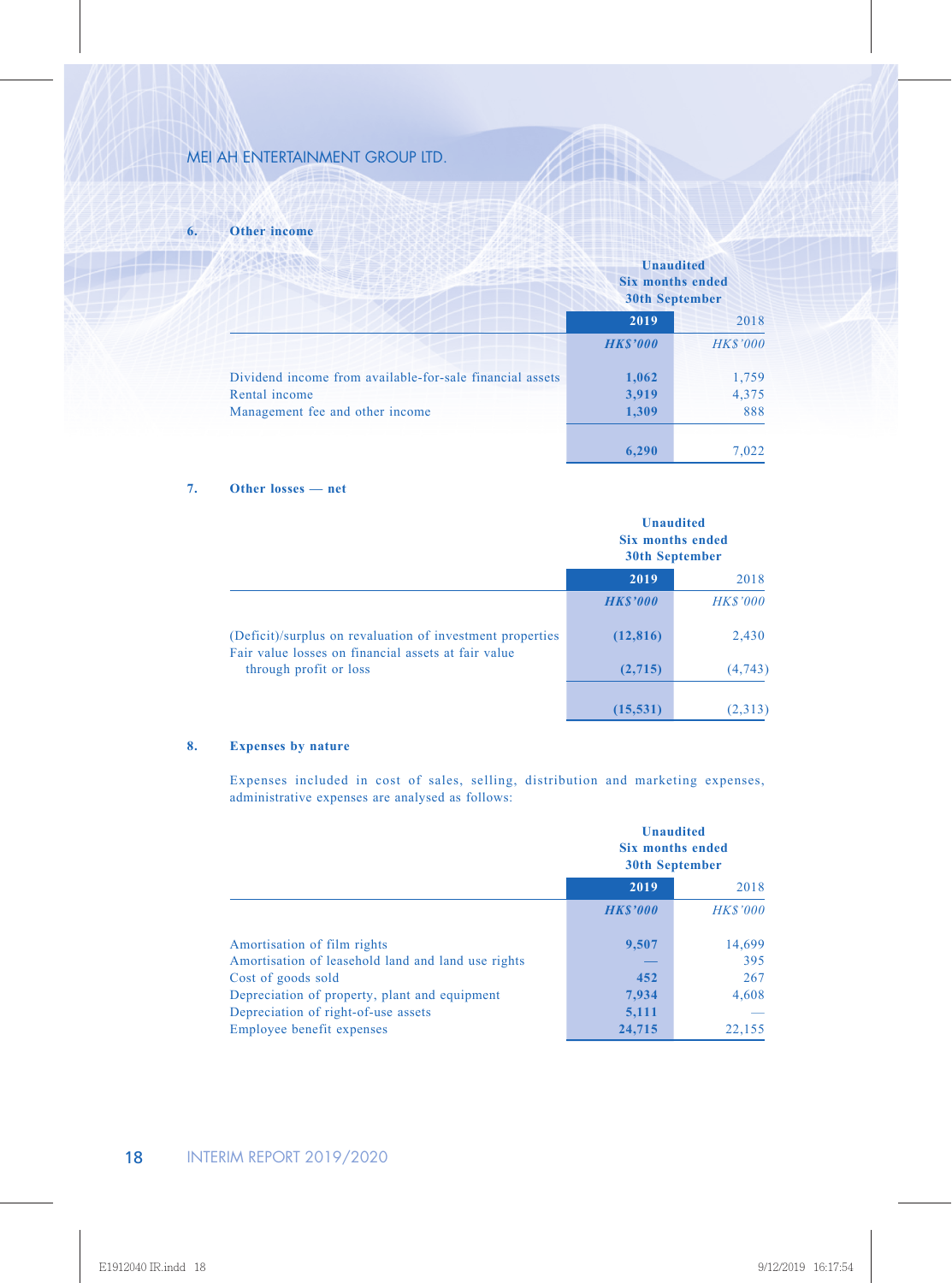**9. Finance costs – net**

|                                                 | <b>Unaudited</b><br><b>Six months ended</b><br><b>30th September</b> |                 |  |
|-------------------------------------------------|----------------------------------------------------------------------|-----------------|--|
|                                                 | 2019                                                                 | 2018            |  |
|                                                 | <b>HK\$'000</b>                                                      | <b>HK\$'000</b> |  |
| <b>Finance income</b>                           |                                                                      |                 |  |
| — Interest income on short-term bank deposits   | 331                                                                  | 417             |  |
| — Interest income on loans to an associate      | 233                                                                  | 233             |  |
| — Interest income from the financing components |                                                                      |                 |  |
| of contracts with customers                     | 370                                                                  |                 |  |
|                                                 | 934                                                                  | 650             |  |
| <b>Finance costs</b>                            |                                                                      |                 |  |
| - Interest on bank and other borrowings         | (2, 281)                                                             | (804)           |  |
| - Interest on lease liabilities                 | (3,376)                                                              |                 |  |
| - Interest element of finance leases            |                                                                      | (5)             |  |
|                                                 | (5,657)                                                              | (809)           |  |
|                                                 |                                                                      |                 |  |
| Finance costs - net                             | (4, 723)                                                             | (159)           |  |

#### **10. Taxation**

Hong Kong profits tax has been provided at the rate of 16.5% (2018: 16.5%) on the estimated assessable profit for the period. Taxation on overseas profits has been calculated on the estimated assessable profit for the period.

|                             |                 | <b>Unaudited</b><br><b>Six months ended</b><br>30th September |  |  |
|-----------------------------|-----------------|---------------------------------------------------------------|--|--|
|                             | 2019            | 2018                                                          |  |  |
|                             | <b>HK\$'000</b> | <b>HK\$'000</b>                                               |  |  |
| Current income tax          |                 | (332)                                                         |  |  |
| Deferred income tax         | 2,164           | 97                                                            |  |  |
|                             |                 |                                                               |  |  |
| Income tax credit/(expense) | 2,164           | (235)                                                         |  |  |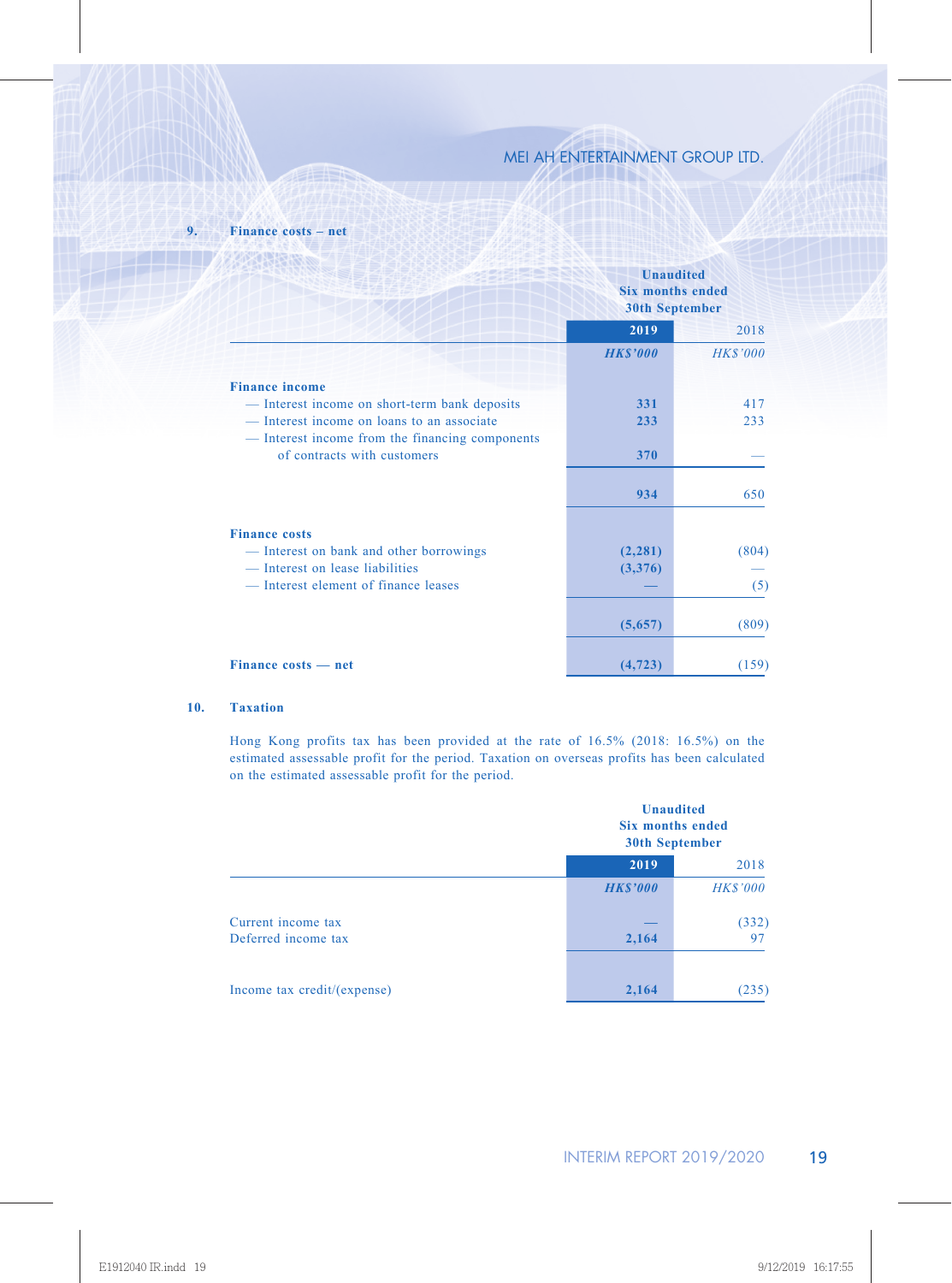#### **11. Loss per share**

#### *(a) Basic*

The calculation of basic loss per share is based on the Group's loss attributable to equity holders of the Company of HK\$35,055,000 (2018: HK\$29,742,000) and on the weighted average of 5,923,739,000 (2018: 5,923,739,000) ordinary shares in issue during the period.

#### *(b) Diluted*

For the six months ended 30th September 2019 and 2018, the diluted loss per share was the same as the basic loss per share as there were no outstanding potential ordinary shares during the period.

#### **12. Dividends**

The board does not recommend the payment of an interim dividend for the six months ended 30th September 2019 (2018: Nil).

#### **13. Trade and other receivables**

|                                                                        | <b>Unaudited</b><br>30th<br><b>September</b><br>2019 | Audited<br>31st<br>March<br>2019 |
|------------------------------------------------------------------------|------------------------------------------------------|----------------------------------|
|                                                                        | <b>HK\$'000</b>                                      | <b>HK\$'000</b>                  |
| Trade receivables<br>Less: provision for impairment of receivables     | 25,011<br>(20, 868)                                  | 25,394<br>(20, 868)              |
| Trade receivables — net                                                | 4,143                                                | 4,526                            |
| Prepayments<br>Other receivables and deposits                          | 6,094<br>9,612                                       | 2,371<br>8,179                   |
| <i>Less:</i> Other receivables and deposits $-$ non current<br>portion | 19,849<br>(6,072)                                    | 15,076<br>(2,668)                |
| Current portion                                                        | 13,777                                               | 12,408                           |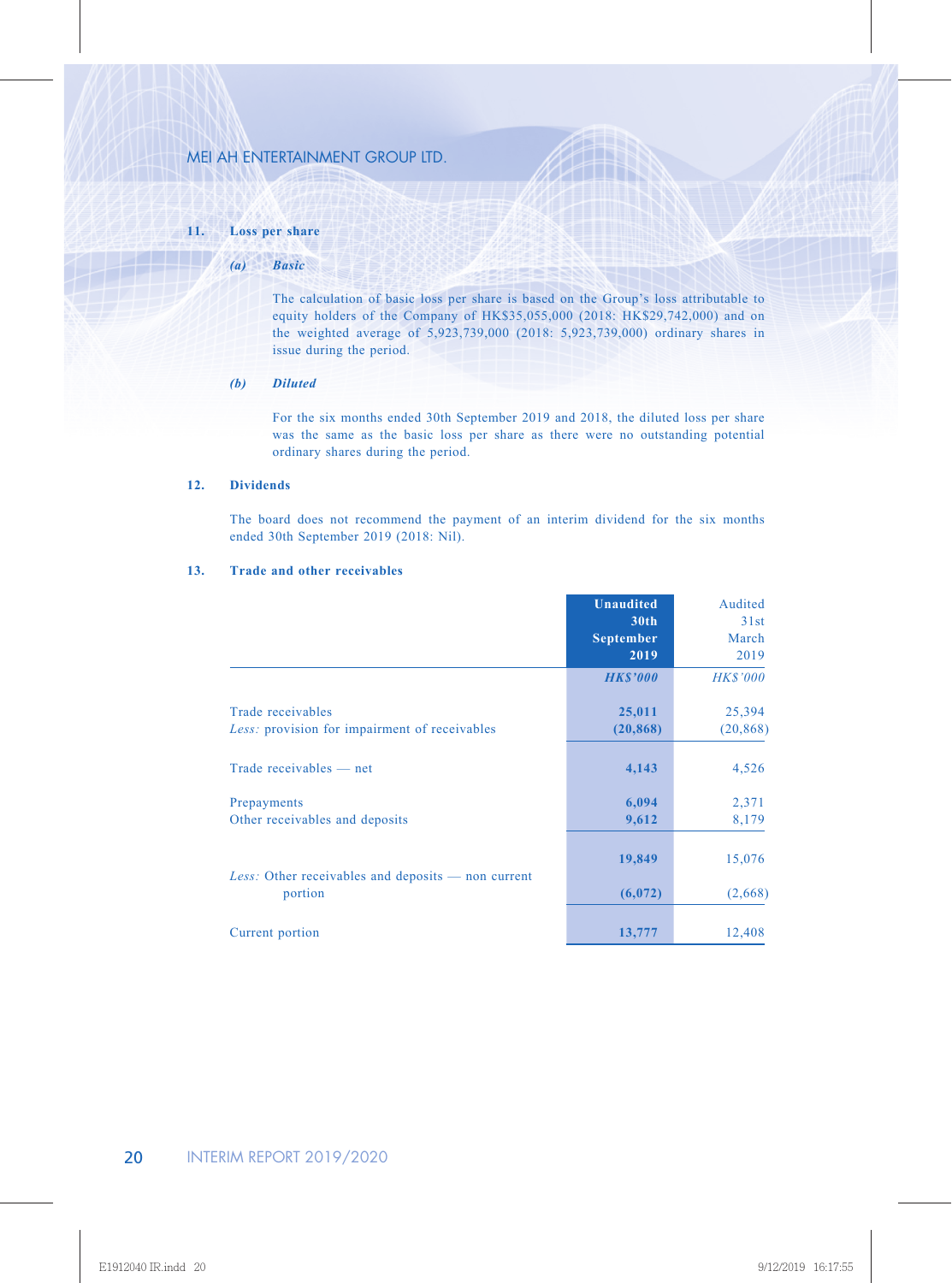|                                      | <b>Unaudited</b><br>30th<br><b>September</b><br>2019 | Audited<br>31st<br>March<br>2019 |
|--------------------------------------|------------------------------------------------------|----------------------------------|
|                                      | <b>HKS'000</b>                                       | <b>HK\$'000</b>                  |
| Current to 3 months<br>4 to 6 months | 4,143                                                | 4,351<br>175                     |
| Over 6 months                        | 20,868                                               | 20,868                           |
|                                      | 25,011                                               | 25,394                           |

The ageing analysis of trade receivables based on invoice date is as follows:

The Group's credit terms to trade receivables generally ranges from 7 to 90 days.

#### **14. Trade and other payables**

|                                               | <b>Unaudited</b><br>30th<br><b>September</b><br>2019 | Audited<br>31st<br>March<br>2019 |
|-----------------------------------------------|------------------------------------------------------|----------------------------------|
|                                               | <b>HK\$'000</b>                                      | <b>HK\$'000</b>                  |
| Trade payables<br>Other payables and accruals | 5,676<br>82,982                                      | 10,259<br>87,559                 |
|                                               | 88,658                                               | 97,818                           |

The ageing analysis of trade payables is as follows:

|                                      | <b>Unaudited</b><br>30th<br><b>September</b><br>2019 | Audited<br>31st<br>March<br>2019 |
|--------------------------------------|------------------------------------------------------|----------------------------------|
|                                      | <b>HKS'000</b>                                       | <b>HK\$'000</b>                  |
| Current to 3 months<br>4 to 6 months | 2,556                                                | 6,858                            |
| Over 6 months                        | 3,120                                                | 3,401                            |
|                                      | 5,676                                                | 10,259                           |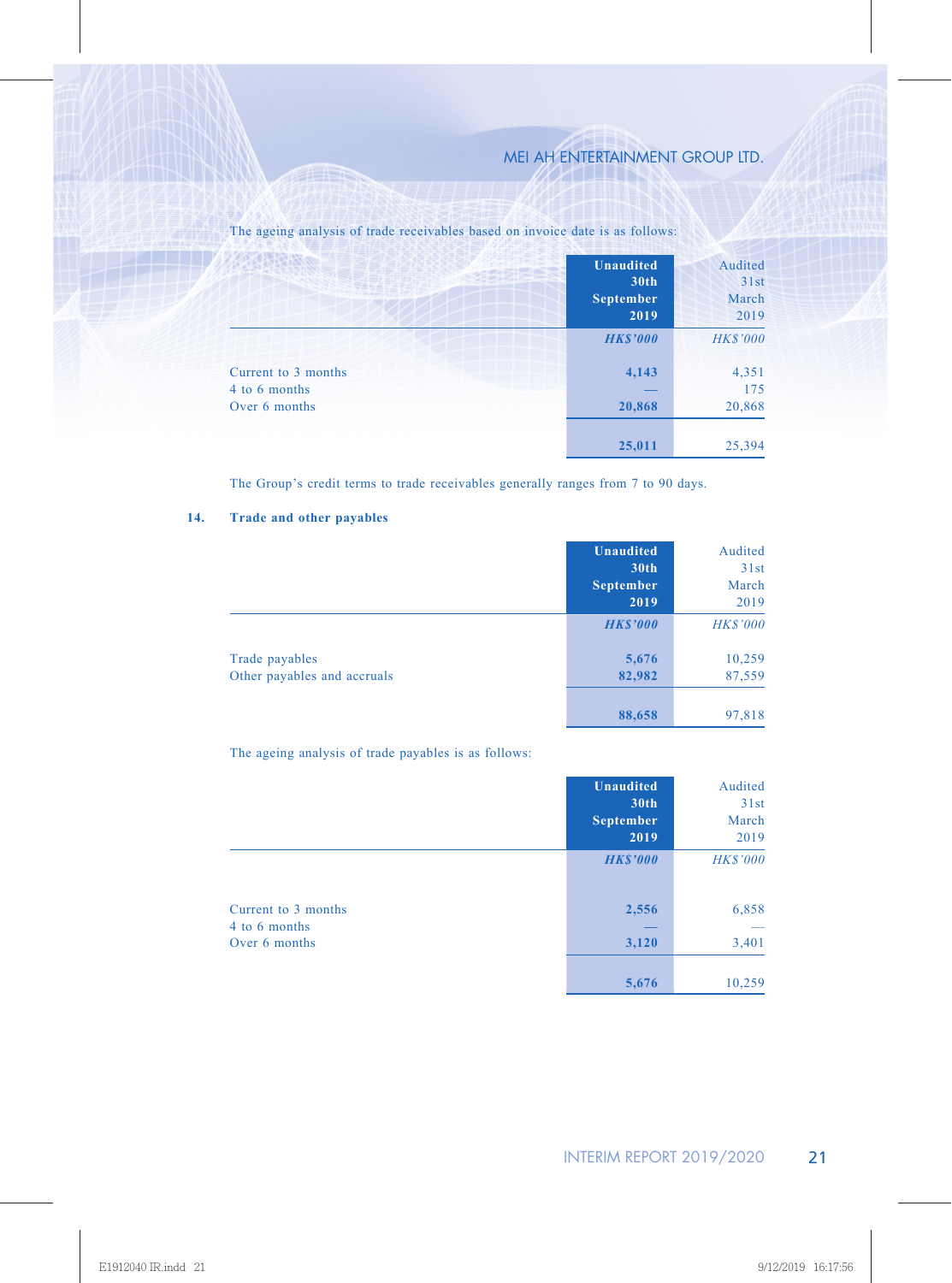#### **15. Bank and other borrowings**

|                                                                   | <b>Unaudited</b><br>30 <sub>th</sub><br><b>September</b><br>2019 | Audited<br>31st<br>March<br>2019 |
|-------------------------------------------------------------------|------------------------------------------------------------------|----------------------------------|
|                                                                   | <b>HKS'000</b>                                                   | <b>HK\$'000</b>                  |
| Bank overdrafts — secured<br>Secured bank loans — current portion | 23,236<br>31,496                                                 | 22,963<br>31,518                 |
|                                                                   |                                                                  |                                  |
| Bank borrowings — current portion                                 | 54,732                                                           | 54,481                           |
| Secured bank loans — non-current portion                          | 3,937                                                            | 4,710                            |
| Total bank borrowings                                             | 58,669                                                           | 59,191                           |
| Other borrowing $-$ non-current portion                           | 35,105                                                           | 35,927                           |
| Total borrowings                                                  | 93,774                                                           | 95,118                           |

(a) The bank borrowings are repayable in the following periods:

|                      | <b>Unaudited</b><br>30th<br><b>September</b><br>2019 | Audited<br>31st<br>March<br>2019 |
|----------------------|------------------------------------------------------|----------------------------------|
|                      | <b>HKS'000</b>                                       | <b>HK\$'000</b>                  |
| Within 1 year        | 54,732                                               | 54,481                           |
| Between 1 to 2 years | 1,528                                                | 1,542                            |
| Between 2 to 5 years | 2,409                                                | 3,168                            |
|                      | 58,669                                               | 59,191                           |

#### (b) Other borrowing

As at 30th September 2019, other borrowing amounting to outstanding principal of RMB30,000,000 (approximately HK\$32,964,000) (31st March 2019: RMB30,000,000, approximately HK\$35,022,000) and accumulated interest of RMB1,900,000 (approximately HK\$2,141,000) (31st March 2019: RMB775,000, approximately HK\$905,000). The borrowing is interest-bearing at a fixed rate of 7.5% per annum, unsecured and not repayable within 3 years from drawdown date.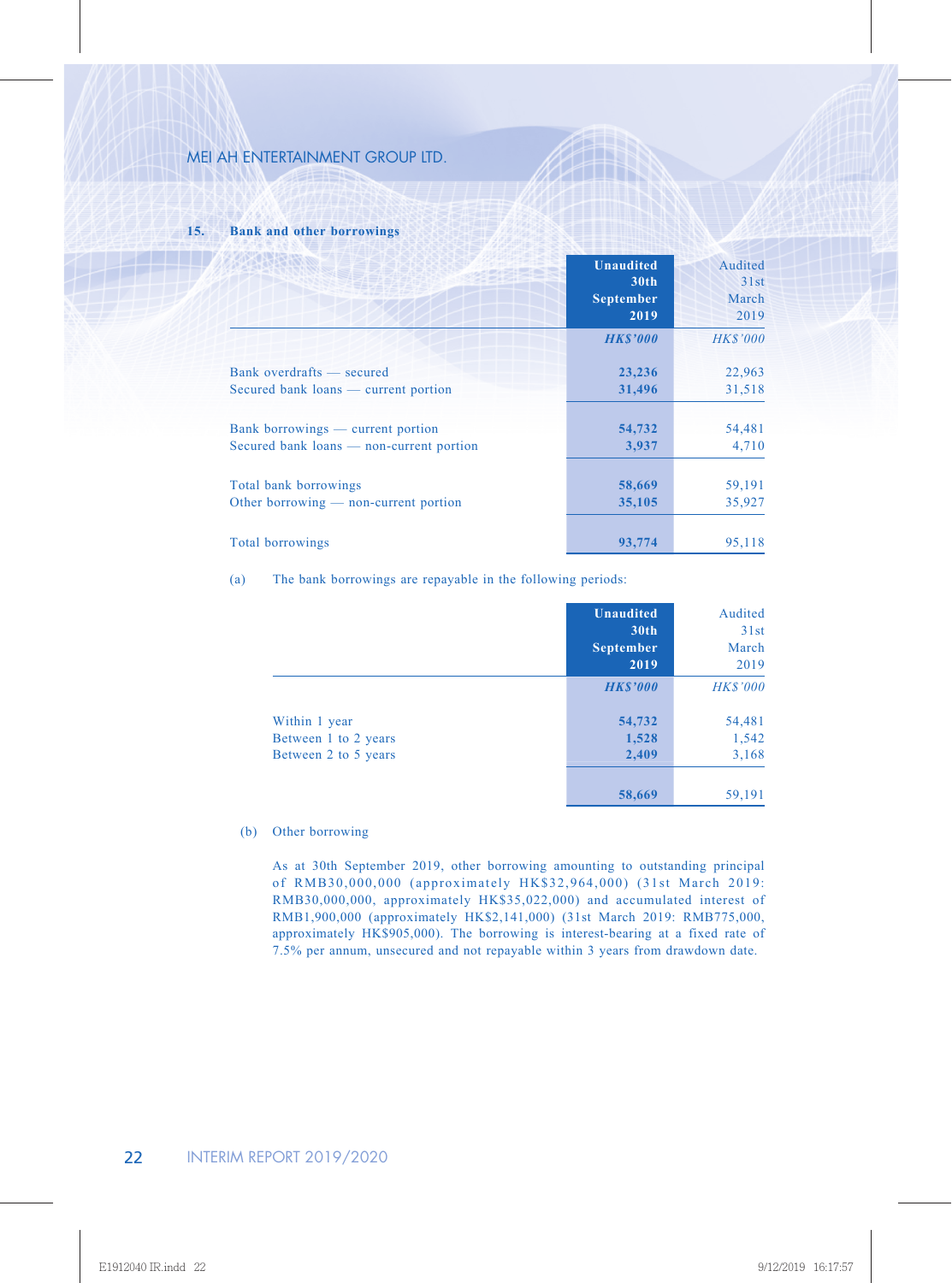#### **16. Share capital**

|                       |                  | <b>Number of ordinary shares</b> |                  | <b>Ordinary shares</b> |  |  |
|-----------------------|------------------|----------------------------------|------------------|------------------------|--|--|
|                       | <b>Unaudited</b> | Audited                          | <b>Unaudited</b> | Audited                |  |  |
|                       | 30 <sub>th</sub> | 31st                             | 30 <sub>th</sub> | 31st                   |  |  |
|                       | <b>September</b> | March                            | <b>September</b> | March                  |  |  |
|                       | 2019             | 2019                             | 2019             | 2019                   |  |  |
|                       | 000'             | 000'                             | <b>HKS'000</b>   | <b>HK\$'000</b>        |  |  |
| Authorised            | 15,000,000       | 15,000,000                       | 300,000          | 300,000                |  |  |
|                       |                  |                                  |                  |                        |  |  |
| Issued and fully paid | 5,923,739        | 5,923,739                        | 118,475          | 118,475                |  |  |

#### **17. Capital commitments**

As at 30th September 2019, the Group had contracted commitments but not provided for in the financial information as follows:

|                                                                      | <b>Unaudited</b><br>30th<br><b>September</b><br>2019 | Audited<br>31st<br>March<br>2019 |
|----------------------------------------------------------------------|------------------------------------------------------|----------------------------------|
|                                                                      | <b>HK\$'000</b>                                      | <b>HK\$'000</b>                  |
| Film rights, films in progress and film royalty deposits<br>Licenses | 4,178                                                | 9,310<br>2,900                   |
|                                                                      | 4,178                                                | 12,210                           |

#### **18. Operating lease commitments — Group company as lessor**

The Group leases its investment properties to certain customers under non-cancellable operating leases. The lease terms are between 1 to 3 years. The future aggregate minimum lease payments under non-cancellable operating leases are as follows:

|                                                              | <b>Unaudited</b><br>30 <sub>th</sub><br><b>September</b><br>2019 | Audited<br>31st<br>March<br>2019 |
|--------------------------------------------------------------|------------------------------------------------------------------|----------------------------------|
|                                                              | <b>HK\$'000</b>                                                  | <b>HK\$'000</b>                  |
| Within 1 year<br>Later than 1 year and no later than 5 years | 3,395<br>561                                                     | 2,292<br>431                     |
|                                                              | 3,956                                                            | 2.723                            |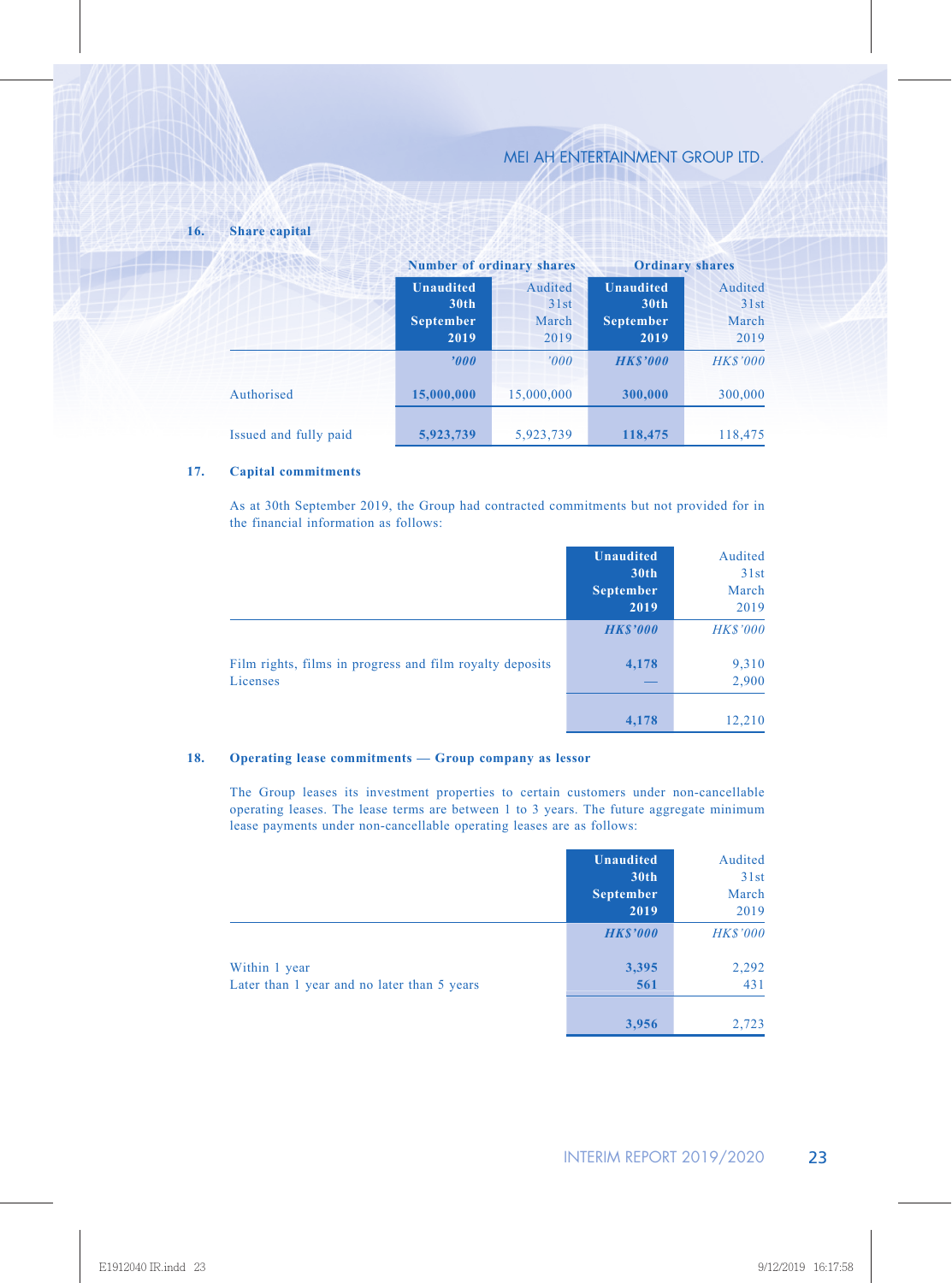### **19. Related party transactions**

Save as disclosed elsewhere in the condensed consolidated interim financial information, significant related party transactions, which were carried out in the ordinary course of the Group's business, are as follows:

|                                                     | <b>Unaudited</b><br>Six months ended<br><b>30th September</b> |                 |
|-----------------------------------------------------|---------------------------------------------------------------|-----------------|
|                                                     | 2019                                                          | 2018            |
|                                                     | <b>HKS'000</b>                                                | <b>HK\$'000</b> |
| Playout, post-production and origination services   |                                                               |                 |
| payable to an associated company                    | 6,192                                                         | 4,663           |
| Rental income receivable from associated companies  | 655                                                           | 727             |
| Management fee income receivable from an associated |                                                               |                 |
| company                                             | 138                                                           | 122             |
| Interest income receivable from an associated       |                                                               |                 |
| company                                             | 233                                                           | 233             |
| Other administrative costs payable to an associated |                                                               |                 |
| company                                             | 368                                                           | 368             |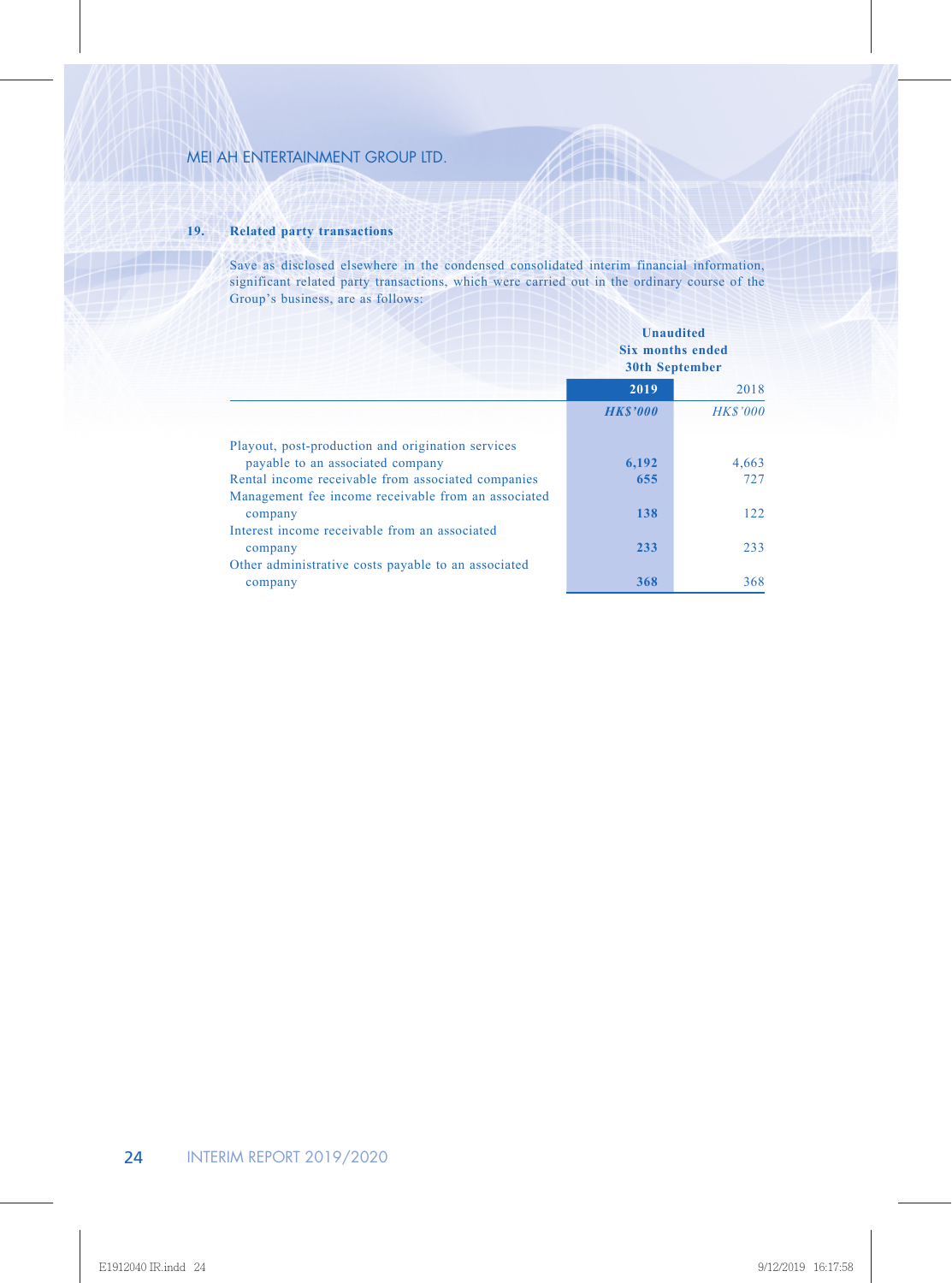## **Interim Dividend**

The board does not recommend the payment of an interim dividend for the six months ended 30th September 2019 (2018: Nil).

# **BUSINESS REVIEW AND MANAGEMENT DISCUSSION AND ANALYSIS**

During the six months ended 30th September 2019, the Group recorded a consolidated revenue of HK\$57,478,000 (2018: HK\$57,042,000), gross profit of HK\$26,676,000 (2018: HK\$14,854,000) and a loss attributable to owners of the Company of HK\$35,055,000 (2018: HK\$29,742,000). Improvement in gross profit was mainly due to the increased revenues generated from television and theatre operations with higher gross margin during the period.

The contribution of revenues from the Group's television segment for the period increased from approximately HK\$21.9 million to HK\$26.2 million. As at 30th September 2019, the Group provided channels through various operators, including "RED by HBO" channel through the platform of HBO in certain Asian territories, HD movie channel through Chunghwa Telecom MOD platform and a movie channel through the TVB pay vision in Hong Kong.

Since 2009, the Group has co-operated with world-class media HBO to jointly launch a dedicated Asian channel "RED by HBO" distributing in various markets in Southeast Asia. In 2018, the Group concluded two additional agreements with HBO Asia to expand and deepen the cooperation. The additional agreements essentially expand the cooperation from traditional TV channel service to new media on-line businesses, extend the scope of service to Singapore and also extend the cooperation term for 5 years to 2022.

Through the expansion of the cooperation with HBO Asia and the existing cooperations with other major media groups in the region, the Group has well positioned itself as one of the most important content providers to provide contents to both the traditional and new media platforms in Greater China and Asia. We believe the media industry is in the process of transforming from traditional TV channel business to new media business and creates a golden chance for the Group to expand its media businesses rapidly.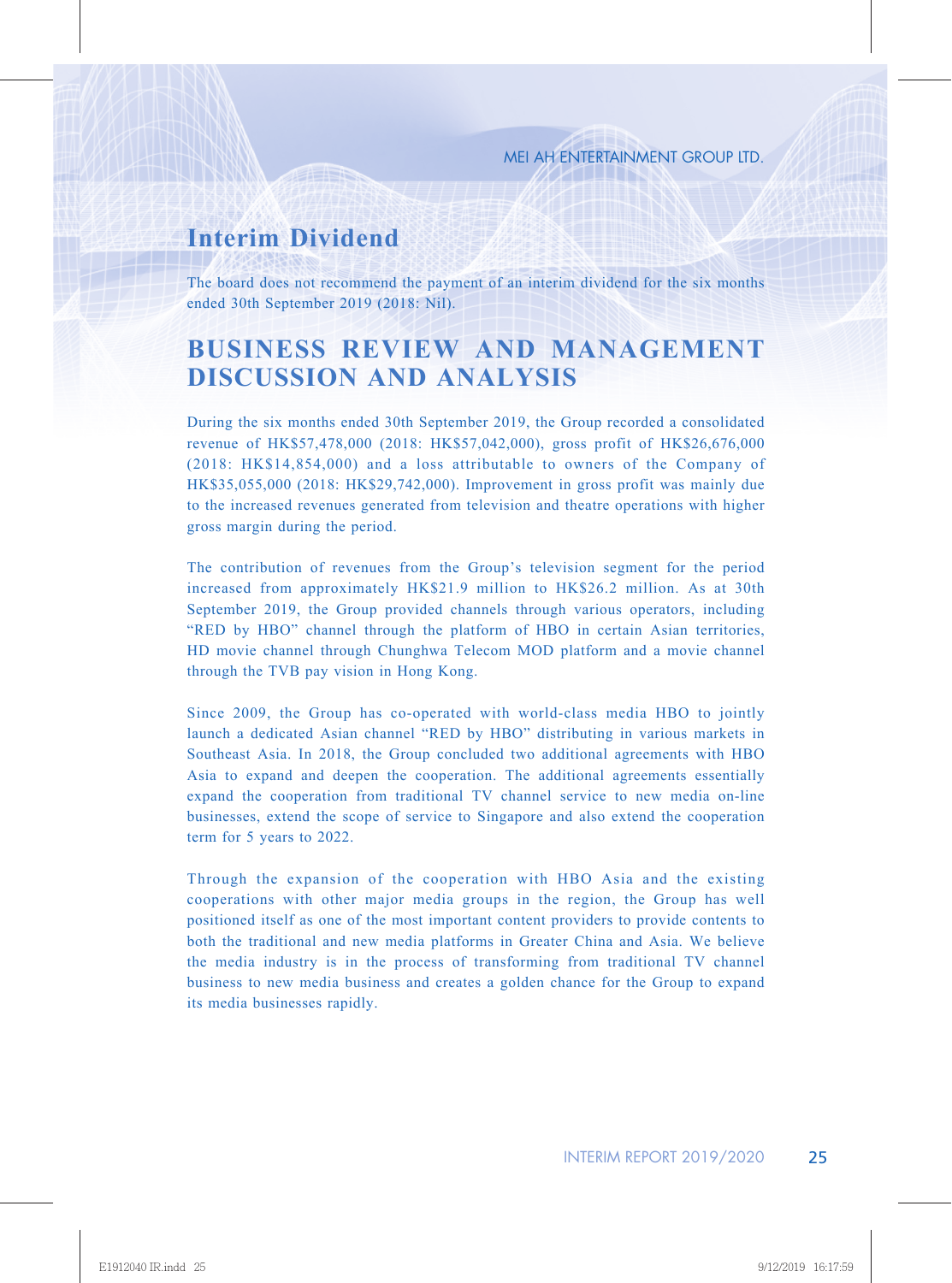In Hong Kong, the Group cooperates with TVB, the largest media group in Hong Kong, broadcasting the Mei Ah Movie Channel and providing quality movie content to TVB's new media business.

In Taiwan, the Group cooperates with Chunghwa Telecom, one of the largest telecommunication companies in Taiwan, in providing TV channels, VOD and OTT contents for audience in Taiwan.

Looking forward, the Group will continue to explore opportunities to develop channels with other operators.

The contribution of revenues from the Group's film exhibition and film rights licensing and sub-licensing segment decreased from approximately HK\$9.8 million to HK\$3.2 million. Fewer releases and licensing were concluded and completed during the period. A number of new titles, casted by popular artistes, are pending for release in the second half of the financial year, including titles namely "Theory of Ambitions" and "Guilt by Design". Certain other titles are in the progress of shooting and expected to be released in the year 2020. These titles received encouraging responses from the market during their pre-sale.

The Group also cooperates with iQIYI, the new media platform with the largest internet traffic in the PRC. In 2018, the Group authorised iQIYI to broadcast contents from the high content library of the Group on a non-exclusive basis. In addition to the guaranteed program fee, the Group is also able to share the subscriber's monthly fee of iQIYI's services. The cooperation with iQIYI further confirms the Group's important expansion strategy, as a content provider, of entering into the new media market in the PRC. The Group will continue to seek cooperations with other major new media platforms in order to further cultivate the vast media market in the PRC.

Besides self producing and investing, the Group also makes use of its wide distribution network developed for years for its business of film distribution agency. Equipped by the Group's film library and through the Group's experience and network in program sourcing, the Group is confident that it will continue to provide high quality and customized programs to its audiences.

The Group has started to penetrate into the China theatrical market and established its first theatre in Tianjin since 2011. The Group's another theatre in Shanghai has also commenced operations since 2013. In 2019, the Group's new theatre in Guangzhou commenced operations. The Group's theatres are all digital and equipped with 3-D movie broadcasting functions. The theatres operations contributed revenues of approximately HK\$22.0 million (2018: HK\$10.9 million) in aggregate during the period. The Group's another 20% equity investment in Beijing theatre also commenced operations during the period.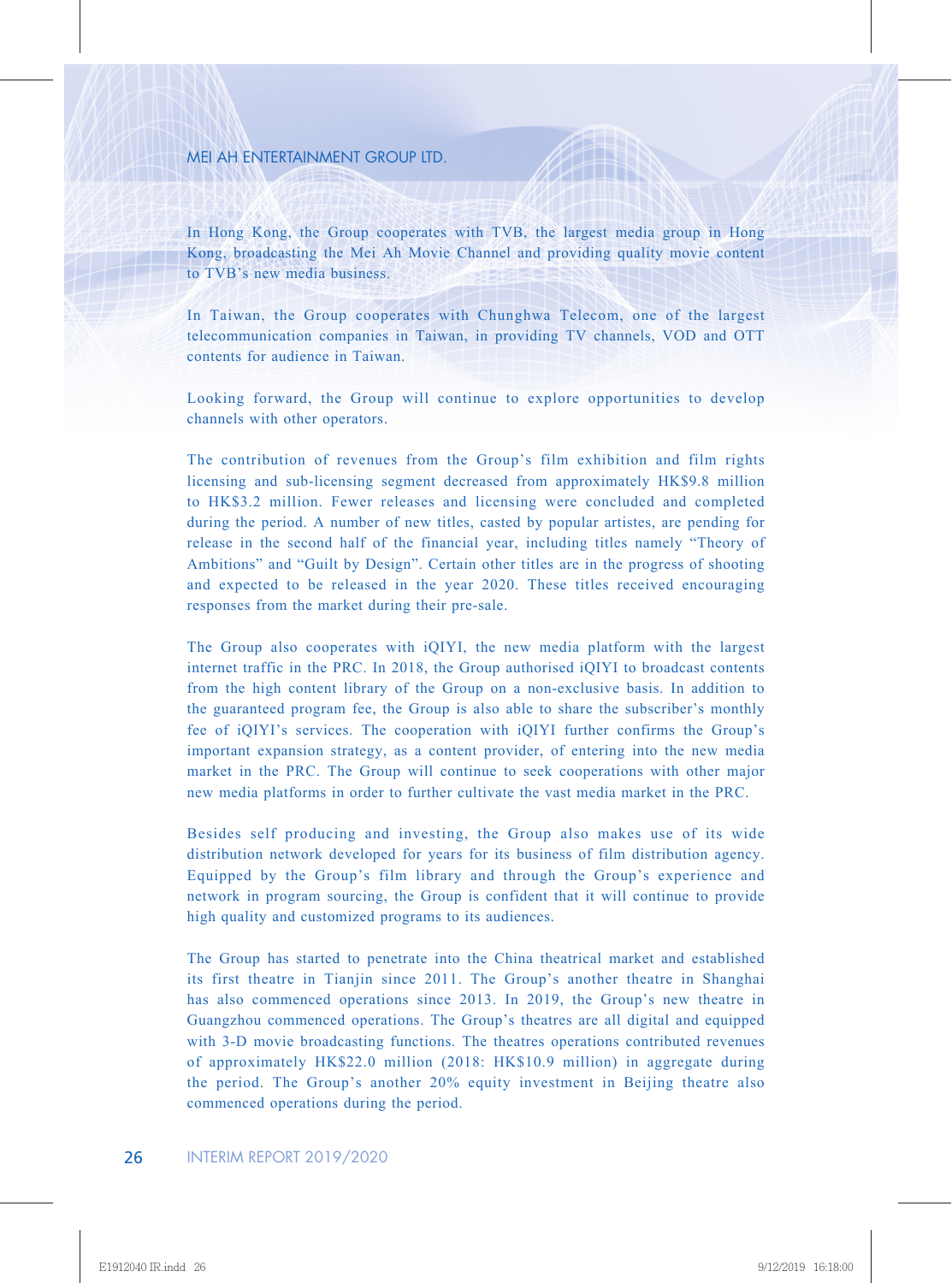During the period, the Group's operating segment of concert performance contributed revenues of approximately HK\$4.1 million (2018: HK\$10.9 million) as less events were held during the period. More events will be held in the second half of the financial year. The Group is of the view that this segment will continue to bring contribution to the Group.

In respect of the mobile games applications and video online segment, the Group has launched its video website and mobile apps, which include contents of films, drama and entertainment news. Looking forward, the Group considers the new media investment will ignite a revolution to the industry and fit the expected market demand.

The Group has signed up to manage the jobs of a number of artistes and has developed its artiste management business. The artiste management of the Group contributed revenue of approximately HK\$769,000 (2018: HK\$617,000) during the period. It becomes a base to build our talent management business and the Group will explore to seek other potential artistes and performers in order to build up its talent pool.

The Group's channel management operations are conducted through its associated company, namely IST Company Limited and its subsidiaries ("IST"). Other than providing channel management services to the Group, IST also provides the same playout service plus post-production, HD-film restoration and internetworking solution to a number of other media operators. IST has planned to provide its services under the developing platform which enables clients to distribute contents in different formats to different ends, which is expected to contribute future favorable returns to IST and the Group.

During the period, following the changes in the investment market conditions, the Group's financial assets at fair value through profit and loss turned to record an fair value loss of approximately HK\$2.7 million (2018: HK\$4.7 million). The investment properties portfolio of the Group contributed a deficit on revaluation of approximately HK\$12.8 million (2018: surplus of HK\$2.4 million). Such unrealised gains/losses have no effect on the Group's cash flow.

On 13th April 2011, the Company received a writ of summons and statement of claim which was amended on 12th October 2012. Pursuant to the directions from the Court, all of the relevant claims were further consolidated in the consolidated statement of claims (the "Consolidated Statement of Claims") filed on 30th March 2017.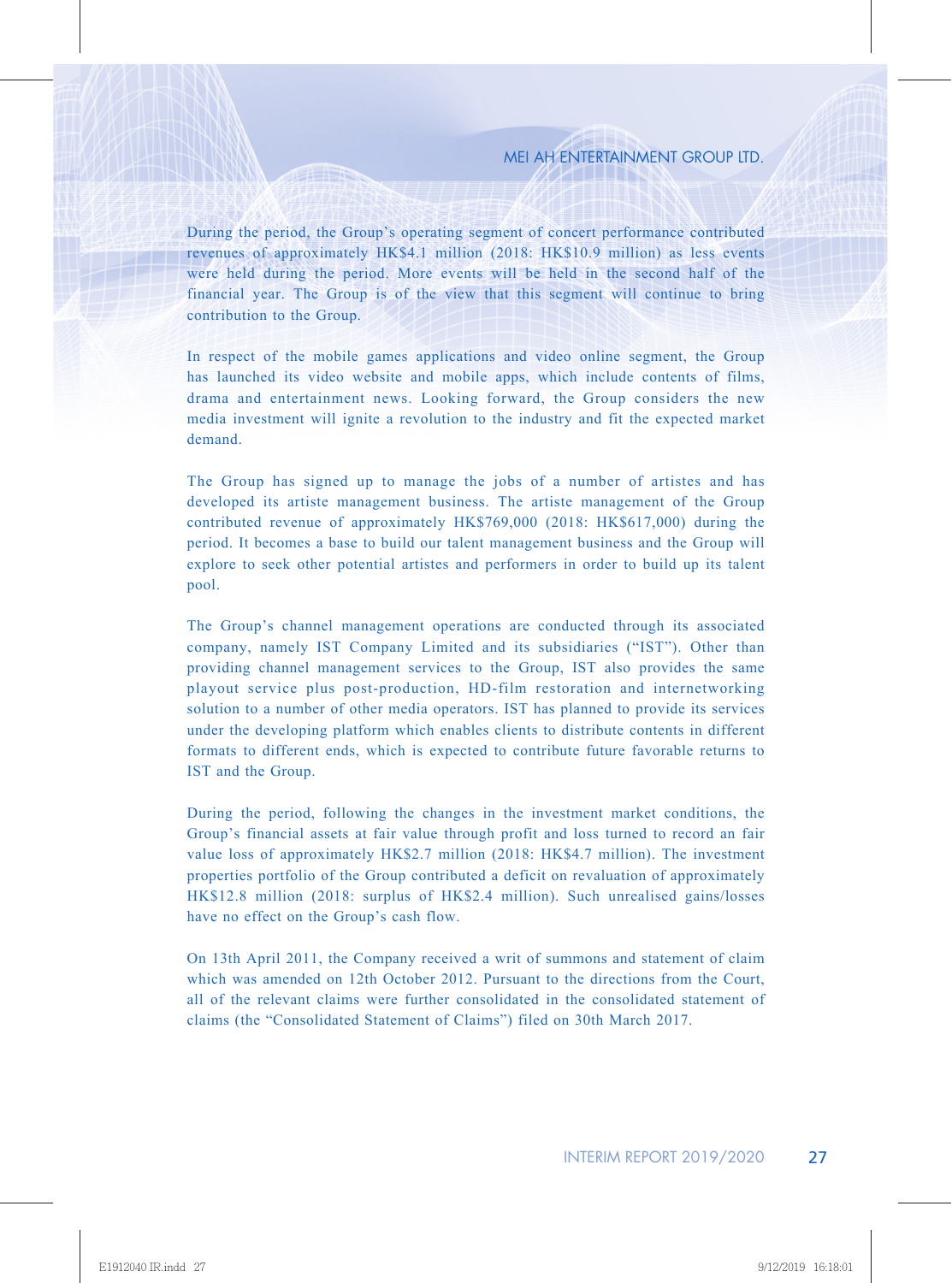The claims as in the Consolidated Statement of Claims did not specify the amount of damages being claimed. The Consolidated Statement of Claims alleged that the Company was a shadow director of one of its associated companies (the "Associated Company") which went into liquidation in 2003, and in its capacity as an alleged shadow director owed fiduciary duties to the Associated Company and were trustees of the assets of the Associated Company, and also alleged that the Company fraudulently breached such fiduciary duties.

Court hearing is tentatively to be held in February 2020. The directors of the Company, after taking advice from its legal advisors which have considered the information so far available, consider that the prospects of success of such claims depends on the findings of the Court in respect of the legal and factual issues involved in the case, and that the Company has a good chance to defend its position.

Looking forward, the Group will explore other opportunities to generate greatest returns for its shareholders and reward their long-term support.

#### **Liquidity and financial resources**

At 30th September 2019, the Group has available banking facilities of approximately HK\$63.9 million, of which approximately HK\$58.7 million were utilised. Corporate guarantees executed by the Company and certain of the Group's deposits and properties with aggregate net book values of HK\$94 million were pledged to banks to secure banking facilities. The Group's gearing ratio of 45.4% as at 30th September 2019 was based on the total of bank and other borrowings and lease liabilities of HK\$226,554,000 (of which HK\$64,458,000, HK\$8,874,000, HK\$63,139,000 and HK\$90,083,000 are repayable within one year, in the second year, in the third to fifth year and after the fifth year respectively) and the shareholders' funds of approximately HK\$498,501,000. The Group's bank balances and borrowings are primarily denominated in HK dollars, RMB and NTD. The Group will monitor its foreign currency exposure closely. During the period ended 30th September 2019, the Group did not engage in any derivatives activities and did not commit to any financial instruments to hedge its exposure to foreign currency.

At 30th September 2019, the Group had commitments in respect of film production, film and program licensing agreements amounting to approximately HK\$4 million. The commitments will be financed by the Group's internal resources and banking and other available facilities.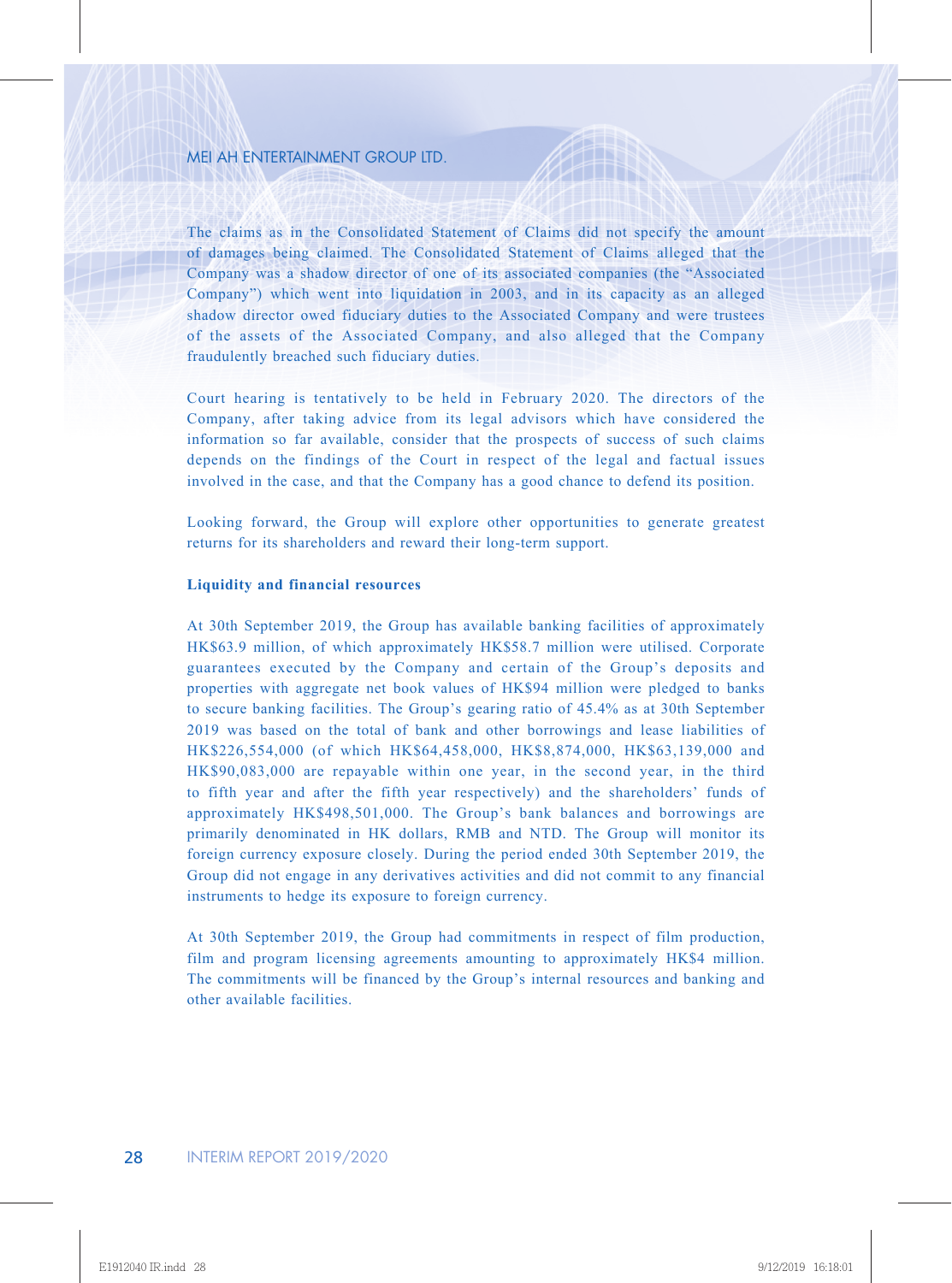#### **Employees**

At 30th September 2019, the Group employed 160 staff. Remuneration is reviewed periodically based on market trend and individual staff's performance. In addition to the basic salaries, staff benefits include discretionary bonus, medical insurance scheme and contributory provident fund. The Group also has a share option scheme whereby qualified participants may be granted options to acquire shares of the Company. Employee benefit expenses of HK\$24.7 million were charged to the profit and loss during the period.

## **Share option scheme**

Details of the share option scheme (the "Scheme") approved by the shareholders of the Company at the annual general meeting on 1st September 2014 were disclosed in the Company's circular dated 31st July 2014 and the annual report for the year ended 31st March 2019.

There was no outstanding share option as at 30th September 2019.

## **Directors' and chief executives' interests and short positions in the shares, underlying shares and debentures of the Company or any associated corporations**

At 30th September 2019, the interests and short positions of each director and chief executive in the shares, underlying shares and debentures of the Company and its associated corporations (within the meaning of the Securities and Futures Ordinance ("SFO")), as recorded in the register maintained by the Company under Section 352 of the SFO or as notified to the Company were as follows: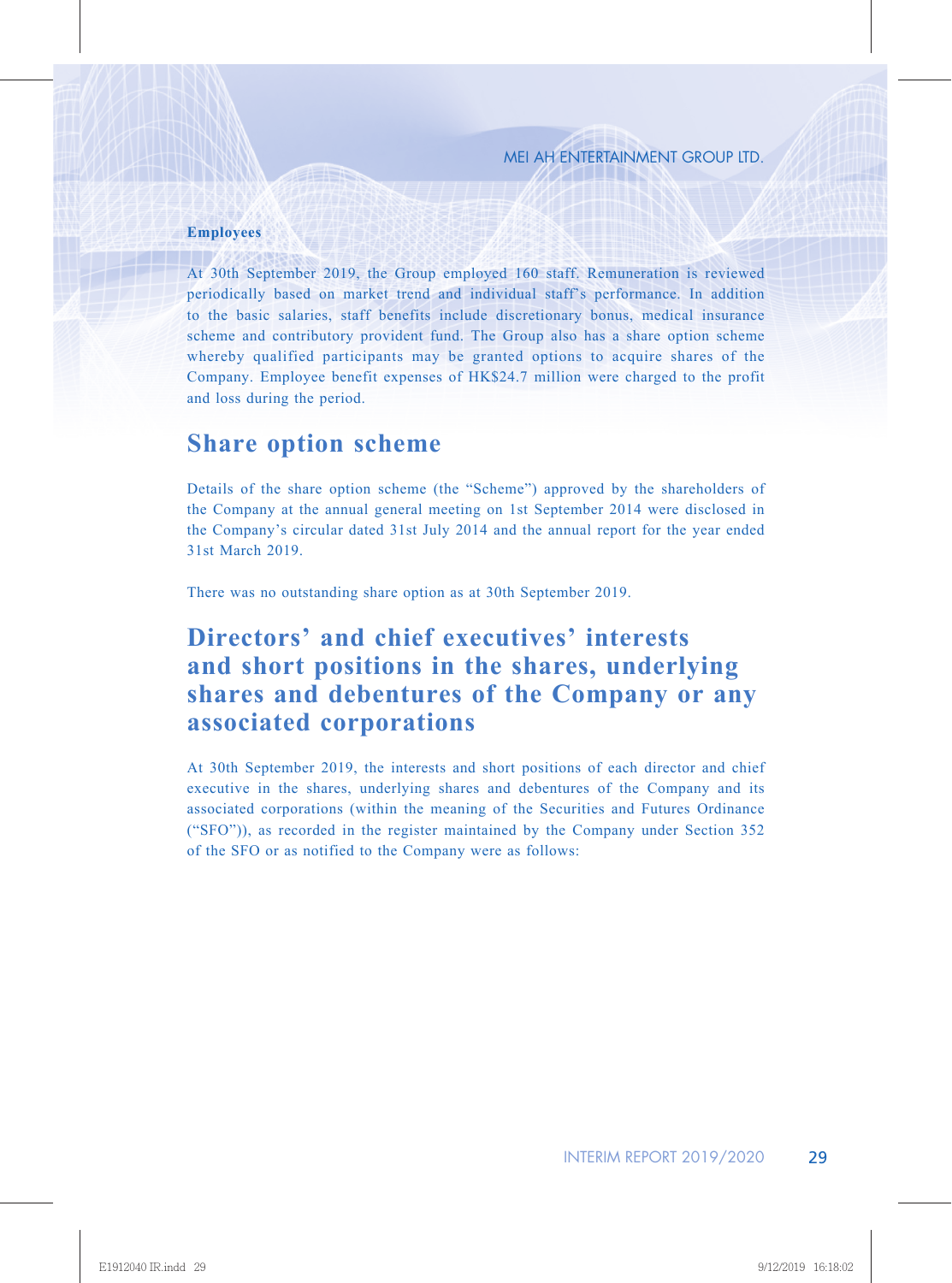|  |  |  |  |  |  | (a) Ordinary shares of HK\$0.02 each in Mei Ah Entertainment Group Limited |  |  |
|--|--|--|--|--|--|----------------------------------------------------------------------------|--|--|
|--|--|--|--|--|--|----------------------------------------------------------------------------|--|--|

|                         |                  |                                  | Number of shares beneficially held-long position | $%$ of the<br>issued share<br>capital of the<br>Company<br>as at 30th |
|-------------------------|------------------|----------------------------------|--------------------------------------------------|-----------------------------------------------------------------------|
|                         | <b>Personal</b>  | <b>Family</b>                    | Corporate                                        | <b>September</b>                                                      |
| <b>Name of director</b> | <i>interests</i> | <i>interests</i>                 | <i>interests</i>                                 | 2019                                                                  |
| Mr. Li Kuo Hsing        | 370,967,500      | 189,843,750<br><i>Note</i> $(i)$ | 2,565,137,550<br>Note (ii)                       | 52.77%                                                                |
| Mr. Tong Hing Chi       | 16,875,000       |                                  |                                                  | 0.28%                                                                 |
| Mr. Li Tang Yuk         | 1,940,000        |                                  |                                                  | 0.03%                                                                 |
| Dr. Dong Ming           | 5,000,000        |                                  |                                                  | 0.08%                                                                 |

*Notes:*

(i) These shares are held by Ms. Li Pik Lin, the spouse of Mr Li Kuo Hsing.

(ii) These shares are held by Kuo Hsing Holdings Limited, a company beneficially controlled by Mr. Li Kuo Hsing.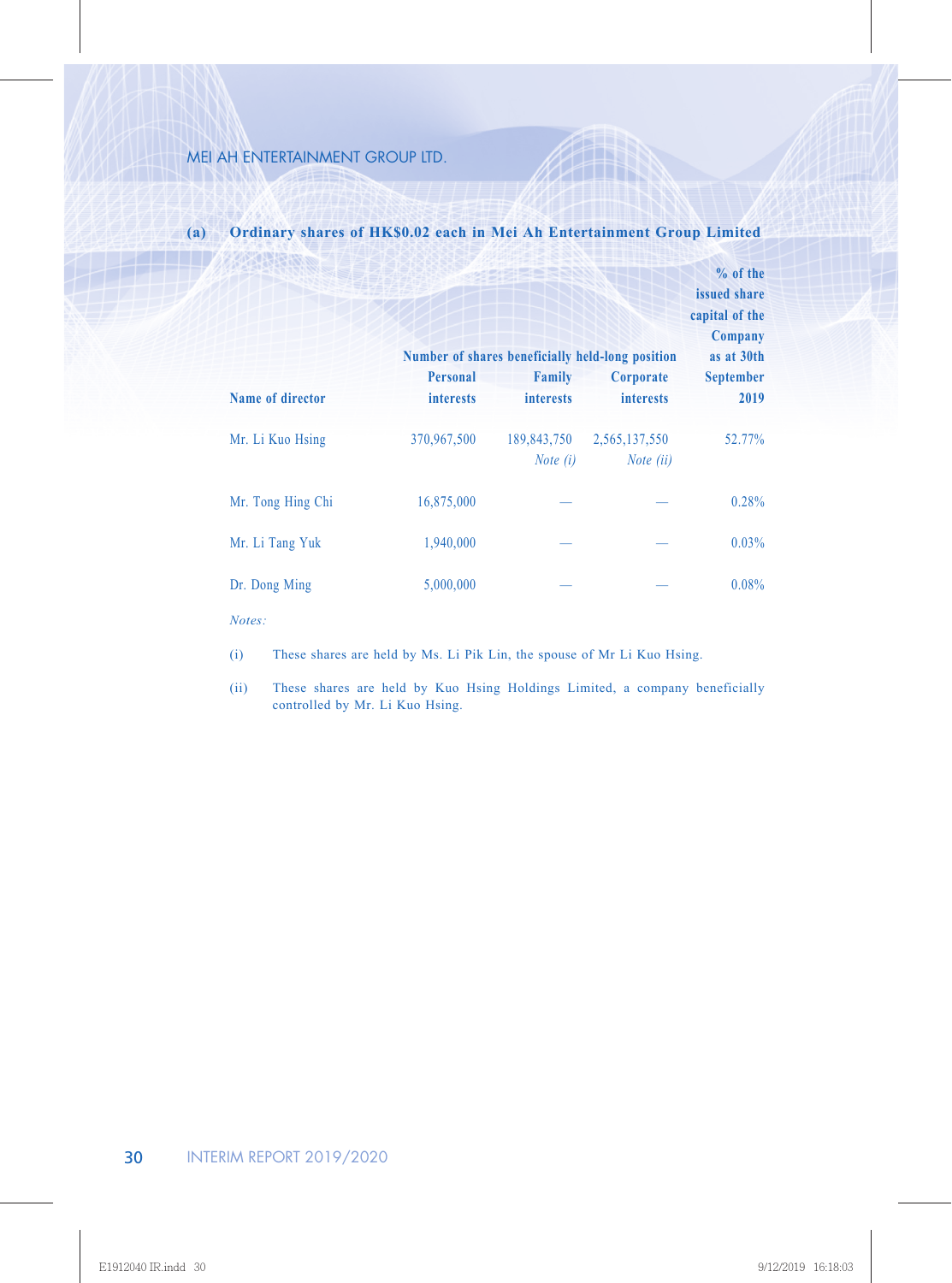#### **(b) Interest in subsidiaries of the Company**

Mr. LI Kuo Hsing personally holds non-voting deferred shares of HK\$1 each in the following subsidiaries:

| <b>Name</b>                             | No. of non-voting<br>deferred shares held<br><b>Personal interests</b> |
|-----------------------------------------|------------------------------------------------------------------------|
| Mei Ah Investment Company Limited       | 500,000                                                                |
| Mei Ah Press Limited                    | 100,000                                                                |
| Mei Ah Video Production Company Limited | 10,000                                                                 |

With the exception of the interests disclosed above,

- (i) at no time during the period was the Company, its subsidiaries, its associated companies, or its holding company a party to any arrangement to enable the directors and chief executives of the Company to hold any interests or short positions in the shares or underlying shares in, or debentures of, the Company or its associated corporation; and
- (ii) at no time during the period, the directors and chief executives (including their spouse and children under 18 years of age) had any interest in or had been granted or exercised, any rights to subscribe for shares of the Company and its associated companies (within the meaning of the SFO).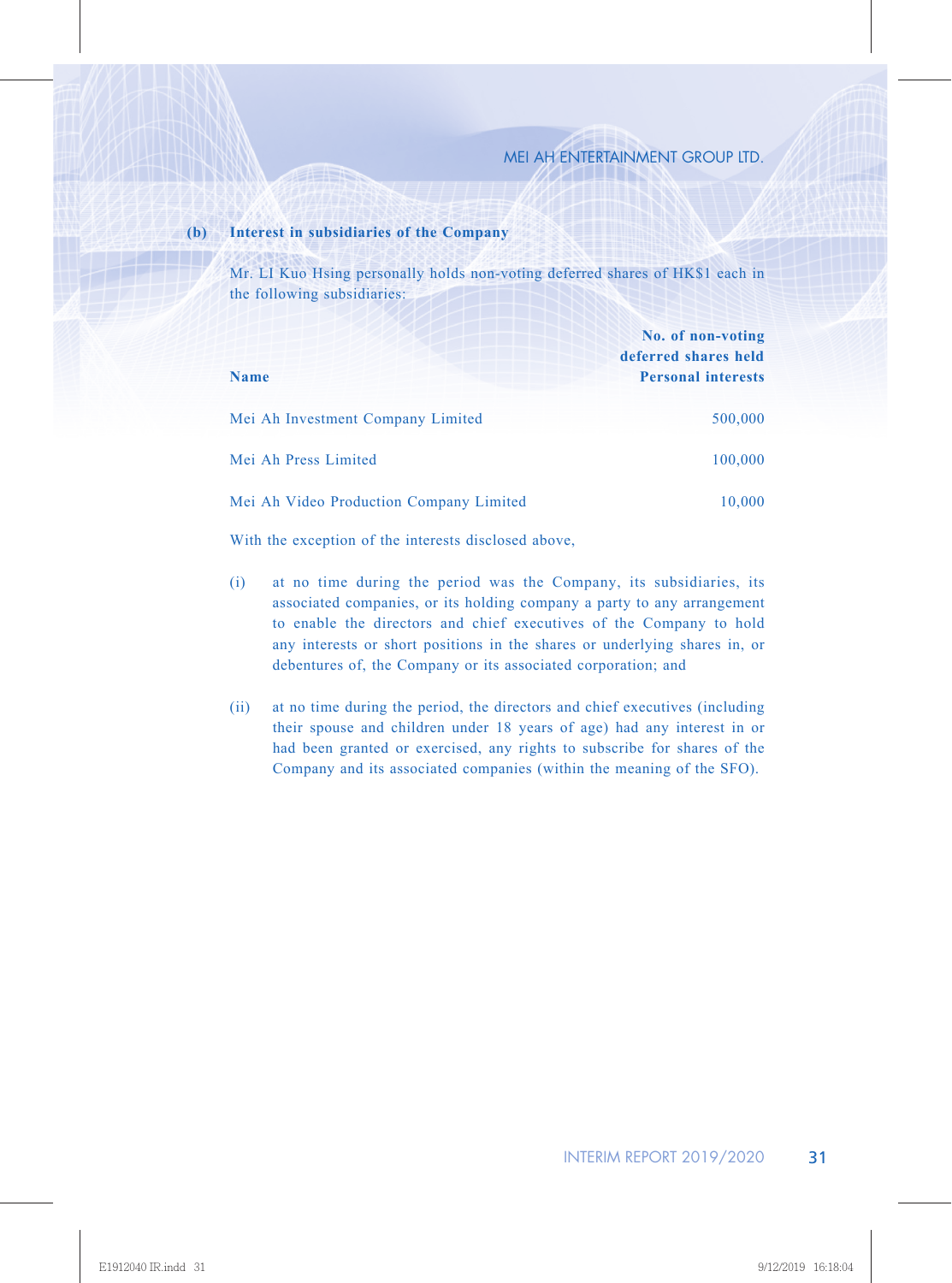# **Substantial shareholders' shares and underlying shares of the Company**

The register of substantial shareholders required to be kept under section 336 of Part XV of the SFO shows that as at 30th September 2019, the Company had been notified of the following substantial shareholders' interests and short positions, being 5% or more of the Company's issued share capital. These interests are in addition of those disclosed above in respect of the directors and chief executives.

#### **Interests in ordinary shares of HK\$0.02 each in the Company**

|             |                                                                               | % of the<br>issued share<br>capital<br>of the<br>Company<br>as at 30th<br><b>September</b> |
|-------------|-------------------------------------------------------------------------------|--------------------------------------------------------------------------------------------|
|             |                                                                               |                                                                                            |
|             | <b>Number</b><br>of shares<br>beneficially<br>held<br>$-\mathop{\text{Long}}$ |                                                                                            |
| <b>Note</b> | position                                                                      | 2019                                                                                       |
| (a)         | 398,840,000                                                                   | 6.73                                                                                       |
|             |                                                                               |                                                                                            |
| (b)         | 370, 205, 516                                                                 | 6.25                                                                                       |
|             |                                                                               |                                                                                            |
| (b)         | 370, 205, 516                                                                 | 6.25                                                                                       |
| (b)         | 370, 205, 516                                                                 | 6.25                                                                                       |
|             | 307, 385, 666                                                                 | 5.19                                                                                       |
|             | 334,042,000                                                                   | 5.64                                                                                       |
|             | 296,195,000                                                                   | 5.00                                                                                       |
|             |                                                                               |                                                                                            |

#### *Notes:*

(a) Included the 370,205,516 shares as set out in note (b).

(b) Referred to the same parcel of shares and included the 307,385,666 shares held by IDG-Accel China Growth Fund L. P.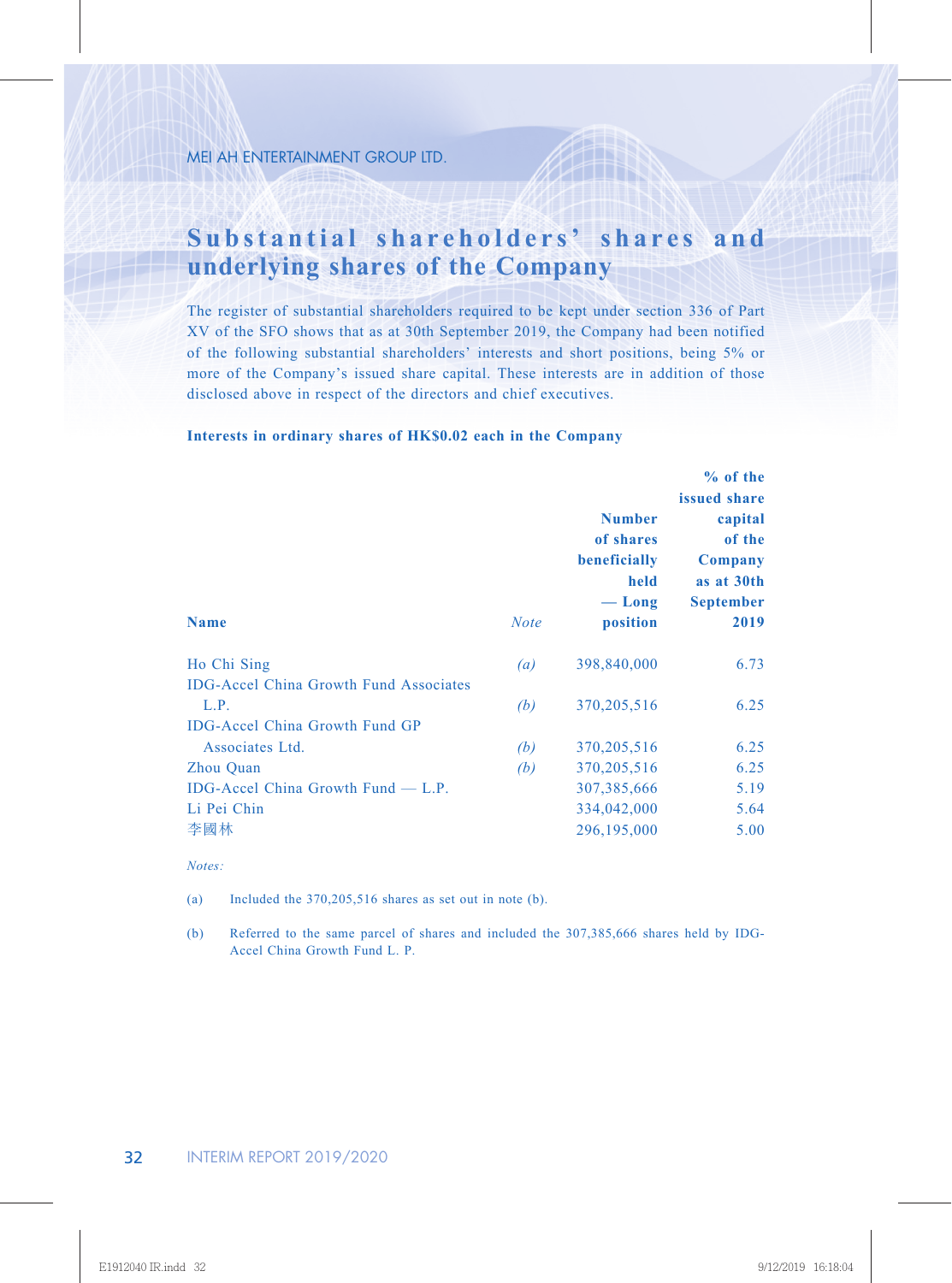## **Compliance with the Code of Corporate Governance Practices**

During the six months ended 30th September 2019, the Group has complied with the code provisions set out in the Code of Corporate Governance Practices under Appendix 14 of the Listing Rules, with the exception of the deviation in respect of the appointment term of non-executive directors.

Under code provision A4.1, non-executive directors should be appointed for specific term. There is no specific term of appointment of the non-executive directors of the Company, however, they are subject to rotation in accordance with the Bye-laws of the Company. Accordingly the Company considers that sufficient measures have been taken to deal with the requirement in respect of the appointment terms of nonexecutive directors as required under the code provision.

## **Compliance with the Model Code**

During the six months ended 30th September 2019, the Group has adopted the code of conduct regarding the directors' securities transactions on terms no less exacting than the required standard set out in the Model Code under Appendix 10 of the Listing Rules and having made specific enquiry of all directors, the directors of the Company have complied with the required standard set out in the Model Code and its code of conduct regarding directors' securities transactions.

## **Purchase, sale or redemption of shares**

The Company has not redeemed any of its shares during the period. Neither the Company nor any of its subsidiaries has purchased or sold any of the Company's shares during the six months ended 30th September 2019.